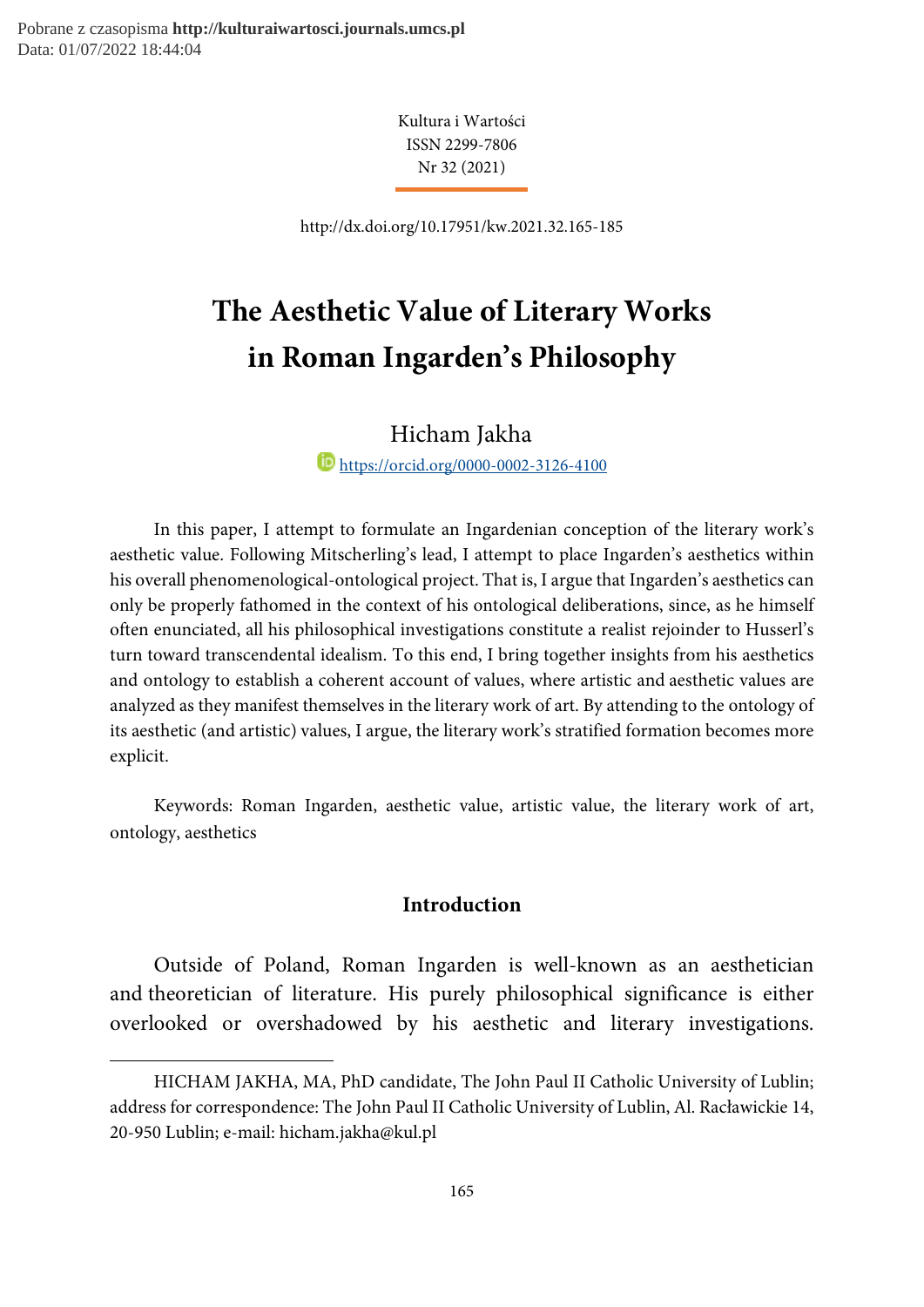1

A comprehensive reading of Ingarden, I believe, requires taking into consideration his overall philosophical project. Therefore, to properly read and understand Ingarden's aesthetics, one needs to place it within his general philosophical investigations. This is precisely my approach in the present paper.

Ingarden's overarching philosophical project is centered around the idealism–realism controversy. In particular, Ingarden's philosophical project is inspired by Husserl's alleged turn toward transcendental idealism, following his Ideas.<sup>1</sup> Consequently, all of Ingarden's works, including those with an aesthetic nature, constitute his realist rejoinder to Husserl's transcendental idealism, which depicts the world and its objects as being *metaphysically* dependent on acts of consciousness. Ingarden's aesthetic investigations in The Literary Work of Art

<sup>&</sup>lt;sup>1</sup> It is debatable whether Husserl did in fact make the turn to a metaphysical view of transcendental idealism. Husserl denied the accusation and maintained that Ingarden could not see the depth of his newly proposed position. Many commentators argue that Ingarden misunderstood Husserl's position to entail a metaphysical turn toward transcendental idealism, hence his arguments are invalid (see, for example, Richard H. Holmes, "Is Transcendental Phenomenology Committed to Idealism?" The Monist 59, no. 1 (1975): 98-114, DOI: 10.5840/monist19755912; Robert Sokolowski, "On the Motives Which Led Husserl to Transcendental Idealism," The Journal of Philosophy 74, no. 3 (1977): 176–180, DOI: 10.2307/2025608; Ingrid M. Wallner, "In Defense of Husserl's Transcendental Idealism: Roman Ingarden's Critique Re-Examined," Husserl Studies 4, no. 1 (1987): 3–43, DOI: 10.1007/BF00375881; Harrison Hall, "Was Husserl a Realist or an Idealist?," in Husserl, Intentionality and Cognitive Science, eds. Hubert L. Dreyfus, Harrison Hall (Cambridge, MA: MIT Press, 1982), 169–190; Karl Ameriks, "Husserl's Realism," The Philosophical Review 86, no. 4 (1977): 498–519, DOI: 10.2307/2184565. Others uphold Ingarden's reading of Husserl as accurately representing a turn toward transcendental idealism (Gregor Haefliger, "Ingarden Und Husserls Transzendentaler Idealismus," Husserl Studies 7, no. 2 (1990): 103–121, DOI: 10.1007/BF00157156; Guido Küng, "Welterkennen und Textinterpretation bei Roman Ingarden und Nelson Goodman," Grazer Philosophische Studien 44, no. 1 (1993): 69–90, DOI: 10.1163/18756735-90000520; Guido Küng, "Zum Lebenswerk von Roman Ingarden. Ontologie, Erkenntnistheorie Und Metaphysik," in Die Münchener Phänomenologie, eds. Helmut Kuhn, Eberhard Avé-Lallemant, and Reinhold Gladiator (Den Hague: Nijhoff, 1975), 158–173; Guido Küng, "Husserl on Pictures and Intentional Objects," The Review of Metaphysics 26, no. 4 (1973): 670–680; Guido Küng, "The World as Noema and as Referent," Journal of the British Society for Phenomenology 3, no. 1 (1972): 15–26, DOI: 10.1080/00071773.1972.11006220; Janina Makota, "Roman Ingarden's Controversy with Edmund Husserl," in Roman Ingarden a filozofia naszego czasu, ed. Adam Węgrzecki (Kraków: Polskie Towarzystwo Filozoficzne, 1995), 283–295).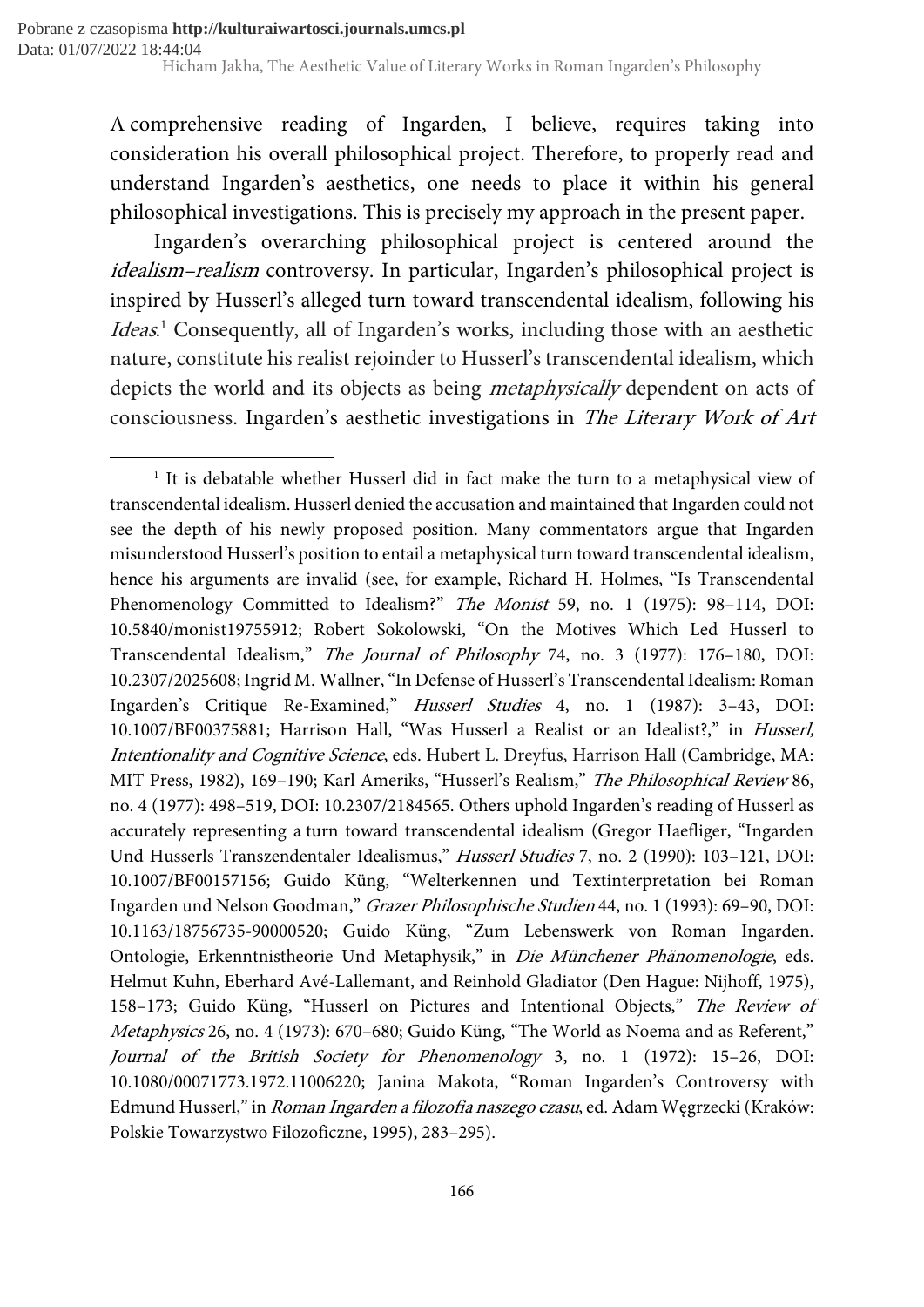## $(LWA)$ , whose findings are going to be analyzed here, as he himself writes in the preface to the first volume of Controversy,

represented the first step toward differentiating real and purely intentional entities – and this on the basis of a fundamental distinctness in their form. Both the literary work itself and the entities represented in it are examples of purely intentional objects, whereas the objects depicted in some works (say, scientific or historical works, in particular), objects to which these works ultimately refer, are instances of real entities.<sup>2</sup>

Furthermore, as Ingarden writes in the preface to the first German edition of the LWA, the findings presented and discussed in his book are to be integrated with his ontological and epistemological investigations that attempt to advance a metaphysical realism of the world and its objects. He writes:

Although the main subject of my investigation is the literary work, or the literary work of art, the ultimate motives for my work on this subject are of a general philosophical nature, and they far transcend this particular subject. They are closely connected to the problem of idealism–realism, with which I have been concerning myself for many years.<sup>3</sup>

Now that I have briefly presented the general approach that I will be adopting in my analysis, it is time to delve deeper into the matter at hand. In addition to being an intentional object, the LWA is essentially a "potential aesthetic object." The latter is of much importance to Ingarden's investigations, for it distinguishes the LWA from its material substrate, as it is often construed. According to Ingarden, the aesthetic value of the LWA can only be fulfilled by a reader who apprehends it. A competent reader, borrowing Amie Thomasson's terminology, is precisely essential to the fulfillment of the LWA's "schematized aspects," considering them one among four heterogenous strata of the LWA. That is, all works of art, Ingarden contends, contain "spots of indeterminacy." No one can say for sure whether Sherlock Holmes has one heart or two hearts, since no such

<sup>&</sup>lt;sup>2</sup> Roman Ingarden, *Controversy over the Existence of the World*, ed. Jan Hartman, trans. Arthur Szylewicz, vol. 1 (Frankfurt am Main: Peter Lang GmbH, 2013), 20–21.

<sup>&</sup>lt;sup>3</sup> Roman Ingarden, *The Literary Work of Art*, trans. George G. Grabowicz (Evanston: Northwestern University Press, 1973), IXXII.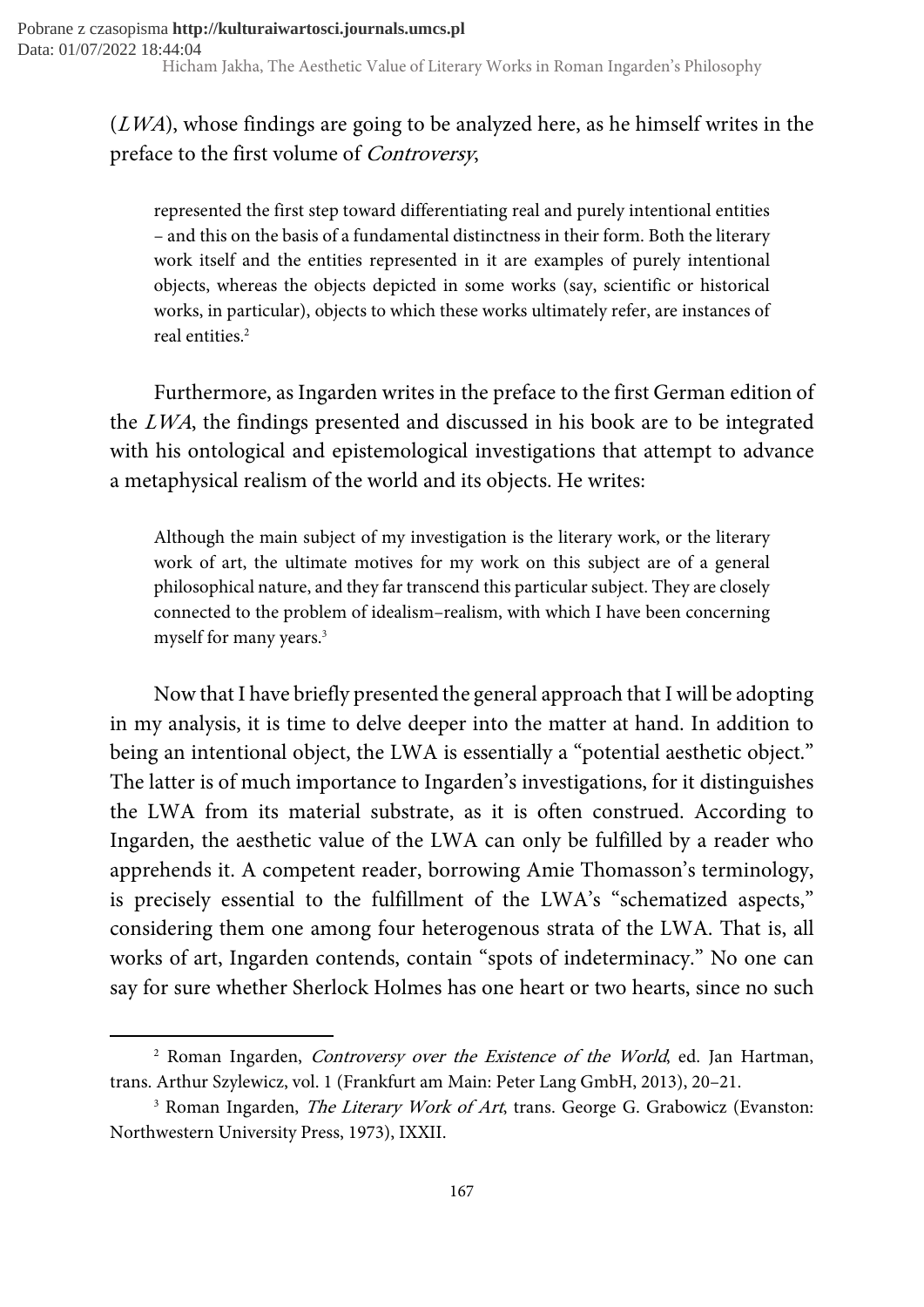descriptions are exhausted by Arthur C. Doyle. Assigning a truth-value to such propositions, then, is problematic. Ingarden suggests that these gray areas can be filled out by readers, who competently apprehend its value. In the literary work's strata, therefore, we find an exquisite outline of the aspects that constitute the literary work. Not only do they fill out the "spots of indeterminacy," they also lay the ground for a distinction between the literary work, endowed with an artistic value in itself, and its concretization, mediated by an aesthetic experience. In this paper, I shall attempt to present Ingarden's account of the literary work and its values. Taking into account his ontological investigations, I shall argue for the literary work's artistic and aesthetic values as forming a stratified whole that is contained in the heterogonous strata of the LWA.

## Are All Objects Aesthetic Objects?

Drawing a clear borderline separating aesthetic objects and non-aesthetic objects is not an easy task. Can we say that natural objects are objects of aesthetic experiences? "Nature affords us boundless opportunity to engage in the aesthetic experience of its beauty, and it seems at first not at all unreasonable to ask, since it is possible to have an aesthetic experience of, say, a sunset, whether the sunset itself is not indeed a work of art."<sup>4</sup> The same goes for artifacts. Can we say that artifacts are aesthetic objects? To answer these questions, we would have to make a distinction between essential and accidental features of objects. Ingarden posits that natural objects and artifacts do not possess their aesthetic values essentially. They are rather accidental to their constitution. "While a natural object (e.g., a seashell) or a produced artifact (e.g., Duchamp's Fountain) may indeed become the object of an aesthetic experience, it will always do so after the fact of origination or production and through an agency that is accidental, not essential, to its being."<sup>5</sup> To illustrate Ingarden's elaborate view of aesthetic experience and its objects, a comparison to Immanuel Kant's conception of aesthetic experience will prove helpful in the course of my analysis.

<sup>&</sup>lt;sup>4</sup> Jeff Mitscherling, "Roman Ingarden's Aesthetics," *Philosophy Compass* 7, no. 7 (2012): 436, DOI: 10.1111/j.1747-9991.2012.00493.x.

<sup>5</sup> Ibidem, 437.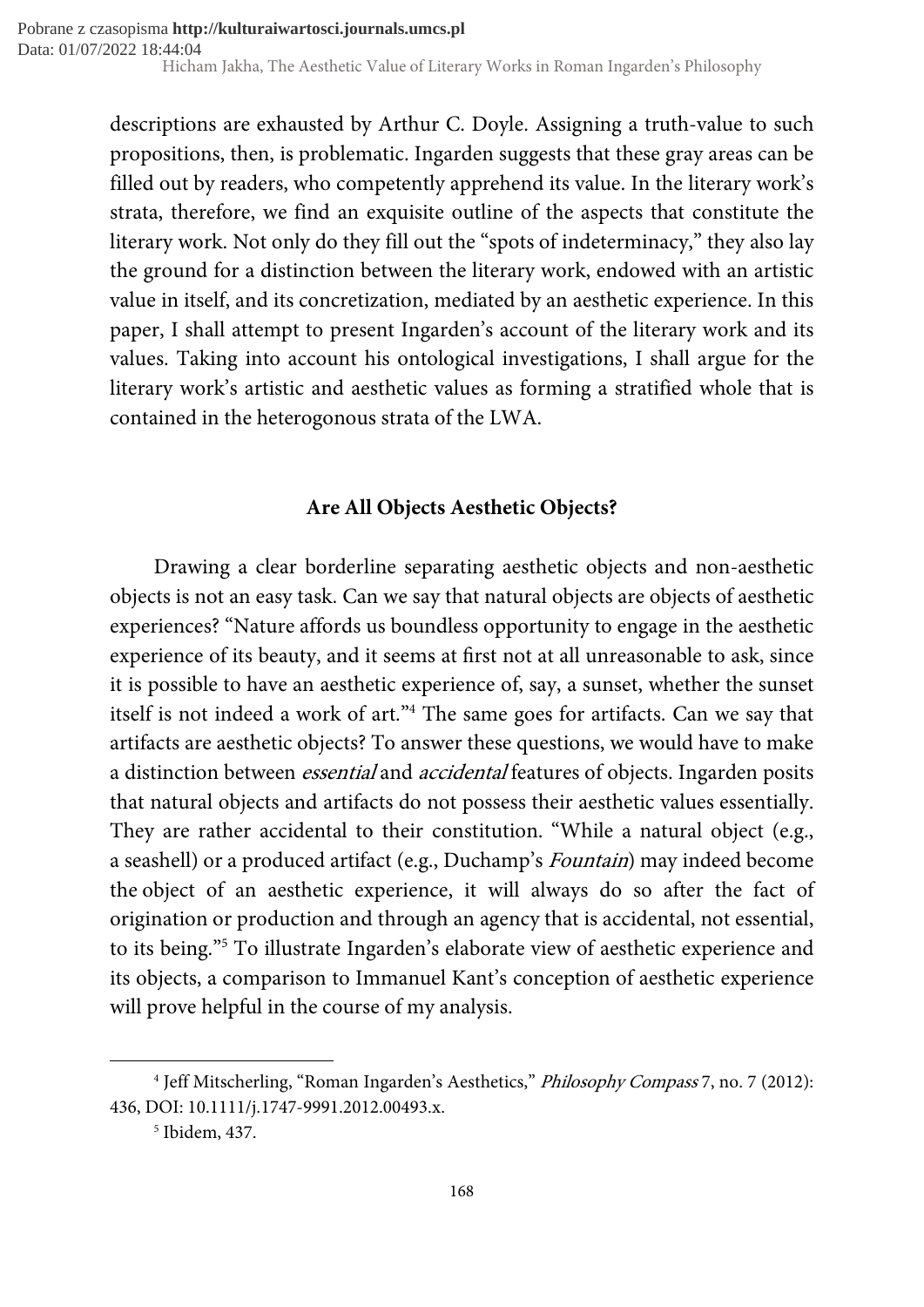> Kant's Critique of Judgement tackles the problem of "taste," and how we can arrive at judgements concerning the beauty of things or their mere pleasantness. Regarding an object beautiful, Kant maintains, means that the object in question is beautiful to everyone who sees it, provided that they share the same sensory capacities and observe the object under the same light. Designating an object merely *pleasant*, on the other hand, conveys that it is not seen as beautiful by all observers (i.e., it lacks the universality of "delight").<sup>6</sup> An aesthetic sensation occurs when the observer finds a certain object pleasant, hence aesthetic experiences, in Kant's doctrine, can be reduced to mere sensations of pleasantness. In Ingarden's doctrine, aesthetic experiences are more complex than mere sensations of pleasantness. His view goes along Husserlian lines, vis-à-vis the complex constitution of objects via an ongoing process of perception and apprehension. We can conceive of Ingarden's position as advocating a complex process of constituting the aesthetic value of objects in terms of "successive encounters" with them. Therefore, the aesthetic object emerges following complex acts of "analysis" and "intellectual effort." Kant's pleasure sensations, springing out of an "encounter" between an observer and a certain object, are only the starting point of a more complex operation that gives rise to the aesthetic value of works of art, namely *concretization*.<sup>7</sup>

> As laid out above, Ingarden's acts of concretization, which bring about aesthetic experiences if fully developed, reach beyond Kant's sensations following an encounter between subject and object.<sup>8</sup> Nonetheless, this should not be understood as entailing that Ingarden did not give "encounter" much importance in his investigations. In her "Roman Ingarden's Theory of Aesthetic Experience. From Idea to Experience and Back," Małgorzata Szyszkowska stresses the importance of "encounter" in Ingarden's aesthetics. She explains that the concept

 $^{\rm 6}$  Immanuel Kant, *Critique of Judgement*, ed. Nicholas Walker, trans. James C. Meredith (Oxford and New York: Oxford University Press, 2007), 42–43.

<sup>7</sup> Victor Kocay, "Roman Ingarden's Unique Conception of Aesthetic Objects," in Phenomenology World-Wide: Foundations, Expanding Dynamics, Life Engagements: A Guide for Research and Study, ed. Anna-Teresa Tymieniecka (Dordrecht: Springer Science+Business Media, 2002), 202.

<sup>&</sup>lt;sup>8</sup> According to Ingarden, aesthetic experience is "a process extended in time". It often involves various acts of consciousness (Roman Ingarden, "Aesthetic Experience and Aesthetic Object," Philosophy and Phenomenological Research 21, no. 3 (1961): 291, DOI: 10.2307/2105148).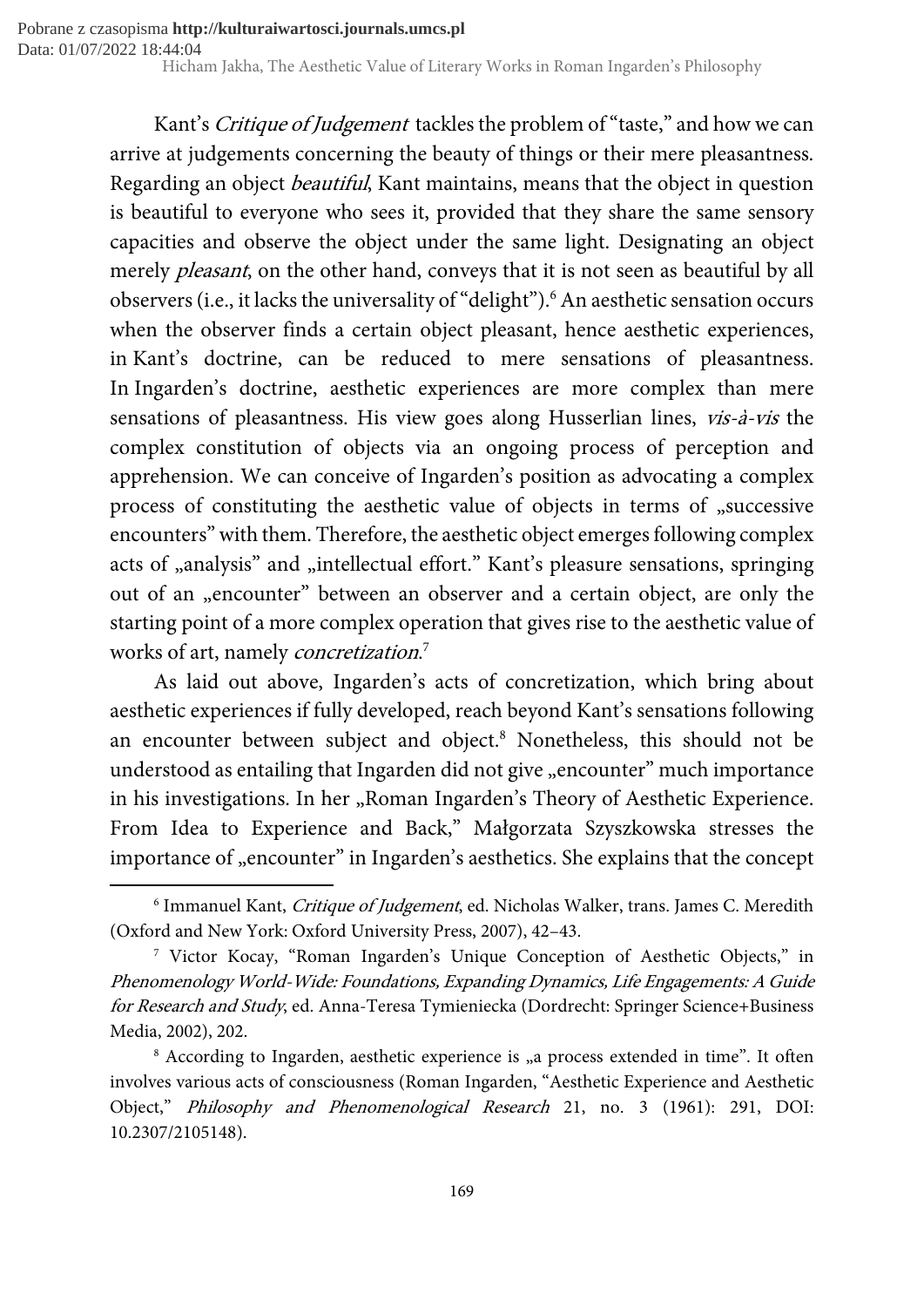of encounter has been devised by Ingarden to avert the one-sidedness of aesthetic studies. Prior to Ingarden, the aesthetic object was either approached as a material substrate or a projection of the observer's feelings.<sup>9</sup> As we learn from Ingarden's ontological investigations in Controversy, supplemented by the LWA's findings, the literary work is neither a psychologistic entity, nor a solely material entity. To be more explicit, referring to Ingarden's purely ontological deliberations, before we can analyze the epistemological and metaphysical aspects of an entity, we need to analyze its *essence*, which can be carried out with the use of "eidetic intuition" and ontological analysis.<sup>10</sup> The significance of ontological analysis is especially manifest in establishing the exact mode of being that literary works of art enjoy. The one-sidedness that Ingarden notes in the approach of aesthetic studies can be extended to include all purely intentional entities, and even a subset of existentially autonomous entities, as some logical positivists hold. That is why it is crucial to, first and foremost, ontologically analyze the essence of aesthetic objects, before drawing any misguided conclusions, as regards their ontological status or mode of being.

To elaborate, under the influence of Logical Positivism, literary works of art and other purely intentional entities were seen through psychologistic lenses. "The psychologization of an entity," Ingarden writes, "consists in falsely attributing to it the general essence of a mental state, or of a psychologically interpreted conscious experience, no matter how strenuously its own concrete and individual properties protest against it". Adopting such an approach, Ingarden proceeds, leads to existential Monism, which renders all heteronomous entities nonexistent. Purely intentional entities (such as literary works of art) do

<sup>9</sup> Małgorzata A. Szyszkowska, "Roman Ingarden's Theory of Aesthetic Experience. From Idea to Experience and Back," in Roman Ingarden and His Times, eds. Dominika Czakon, Natalia Anna Michna, and Leszek Sosnowski (Kraków: Księgarnia Akademicka, 2020), 227.

<sup>&</sup>lt;sup>10</sup> This is one of the major points over which Ingarden and Husserl disagreed. Husserl maintained that a proper phenomenology of the world and its "stuff" should start with epistemological investigations, then proceed to matters of ontology and metaphysics. Ingarden strongly disagreed and maintained that ontological investigations should precede epistemological and metaphysical ones, and that this is precisely the reason behind his teacher's turn toward transcendental idealism; namely, starting with epistemological investigations of the world and its objects can only lead to a metaphysical idealism [for more on this, see Jeff Mitscherling, Roman Ingarden's Ontology and Aesthetics (Ottawa: University of Ottawa Press, 1997)].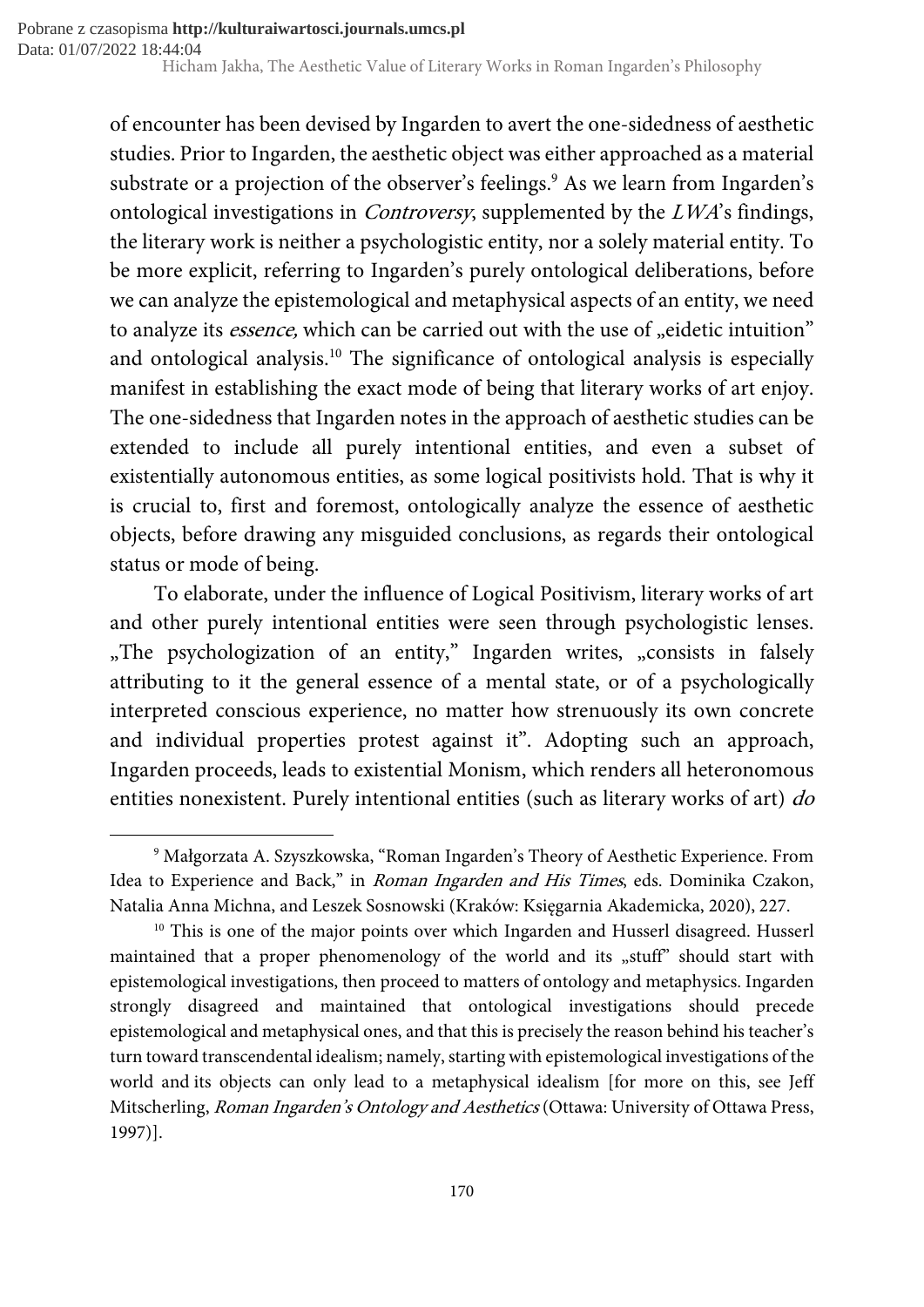> exist. They simply lack an essence of their own. The main difference between purely intentional entities and autonomous entities, whose essence is not contained in something other than themselves, lies in the way their properties and qualities are possessed. The properties and existential moments of autonomous entities are immanent to them, whereas those of purely intentional entities can only be *allotted* or *intended*.<sup>11</sup> Two further problems arise, following the interpretation of literary works of art along psychologistic lines. First, taking the printed characters (or "colored spots") that constitute the literary work to be nothing but means by which the work is communicated- and contending that the work itself is what its creator experienced in its writing- makes literary works comprehensible only through the mediation of printed characters and sounds. Second, "one could answer by saying that, while the characters are in fact meaningless, in the sense that 'ideal meaning' is a scientific fiction, they are not simply colored spots. Thanks to habit or convention, they always 'tie in' with our corresponding ideas, in which we imagine what the characters denote, i.e., in our case, the experiences of the author." Embracing the latter does not solve the aforementioned issues either, for it makes the experiences of the reader of a certain work identical with the experiences of its author.<sup>12</sup>

> Reducing the literary work to its material substrate, similarly, problematizes its mode of being and existential moments. If literary works are reduced to their material aspects (e.g., covers, pages, ink on paper, etc.), their essence would have to comprise the total number of copies there is for each book.<sup>13</sup> Virginia Woolf's The Waves, for instance, would not be read as one and the same literary work by different readers. It would rather be read as different physical copies containing the story of six characters tormented by the death of their friend. This implies yet another psychologistic element in the reading experience of literary works. As Ingarden accurately notes, identifying the literary work with the "manifold of experiences felt by the reader during the reading"<sup>14</sup> would mean that my reading of The Waves represents different characters and settings than the ones represented in the reading of someone else. A character that is generated following my reading of Woolf's book (say "Percival") would not be the same character

<sup>&</sup>lt;sup>11</sup> Ingarden, *Controversy*, 114-115.

<sup>&</sup>lt;sup>12</sup> Ingarden, *Literary Work of Art*, 12–14.

<sup>&</sup>lt;sup>13</sup> Ibidem, 14.

<sup>14</sup> Ibidem, 15.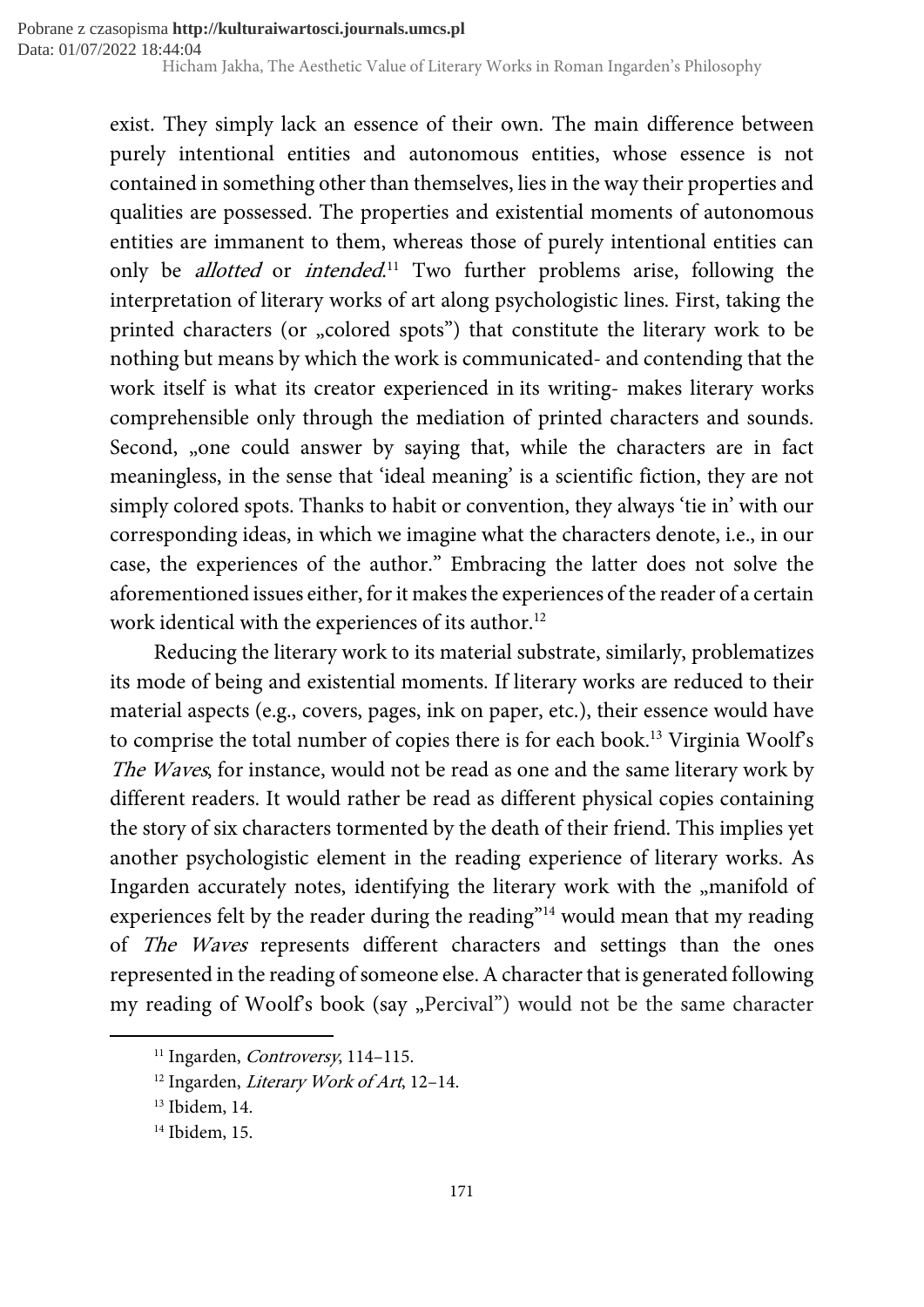generated following the reading of the same book by a different reader. But this is obviously absurd. The Waves is one and the same literary work created by Virginia Woolf, regardless of the material or psychological elements involved in its reading.

It is, therefore, important to distinguish the literary work from its material substrate and the psychology of the reader or author, for they are foreign to its essence.<sup>15</sup> In short, to answer the question posed at the onset of this section, not all objects are aesthetic. Natural objects and artifacts do not possess their aesthetic values essentially, as Mitscherling remarks.<sup>16</sup> What Kant regards as beautiful (mainly natural objects) cannot be admitted to Ingarden's class of aesthetic objects, for the latter have to meet a complex set of criteria that involves a competent encounter between an observer and an essentially aesthetic object. In the following section, I shall turn my attention to these criteria, which Ingarden formulated within a stratified whole that gives rise to the literary work of art. For the purposes of this paper, I will focus primarily on the "schematized aspects" of the literary work, where Ingarden both solves the "spots of indeterminacy" problem apparent in the ontology of ficta (fictional objects), and provides a tenable account of what makes the literary work an essentially (albeit merely potentially) aesthetic work.

<sup>16</sup> Mitscherling, "Roman Ingarden's Aesthetics", 436.

<sup>&</sup>lt;sup>15</sup> As has been posited earlier, this can only be adequately executed by resorting to Ingarden's ontological deliberations. Reducing the literary work's essence to its material substrate makes it (solely) existentially dependent on the material aspects containing its story, which can also affect its reading. As a result, it would be difficult to single out the authentic book that a certain author intended to be read as such-and-such. Even if we succeed in doing that, we would be prompted to identify the copy we read with the psychological experiences of the author. Either way, we end up with a flawed picture of the literary work, which can be amended by ontologically analyzing its essence. It is true that the literary work is existentially dependent on its author, but this dependence is not "constant," to borrow a variant from Thomasson's system of dependencies [Amie L. Thomasson, Fiction and Metaphysics (Cambridge: Cambridge University Press, 1999)]. The author's intentional acts are only needed in the creation of a literary work. They are not needed for its *subsistence*. The material substrate of a literary work only constitutes a part within the unity of the literary work. This is not to say, however, that the material substrate is a "property" or "aspect" of the literary work. The two entities are separated in Ingarden's ontology.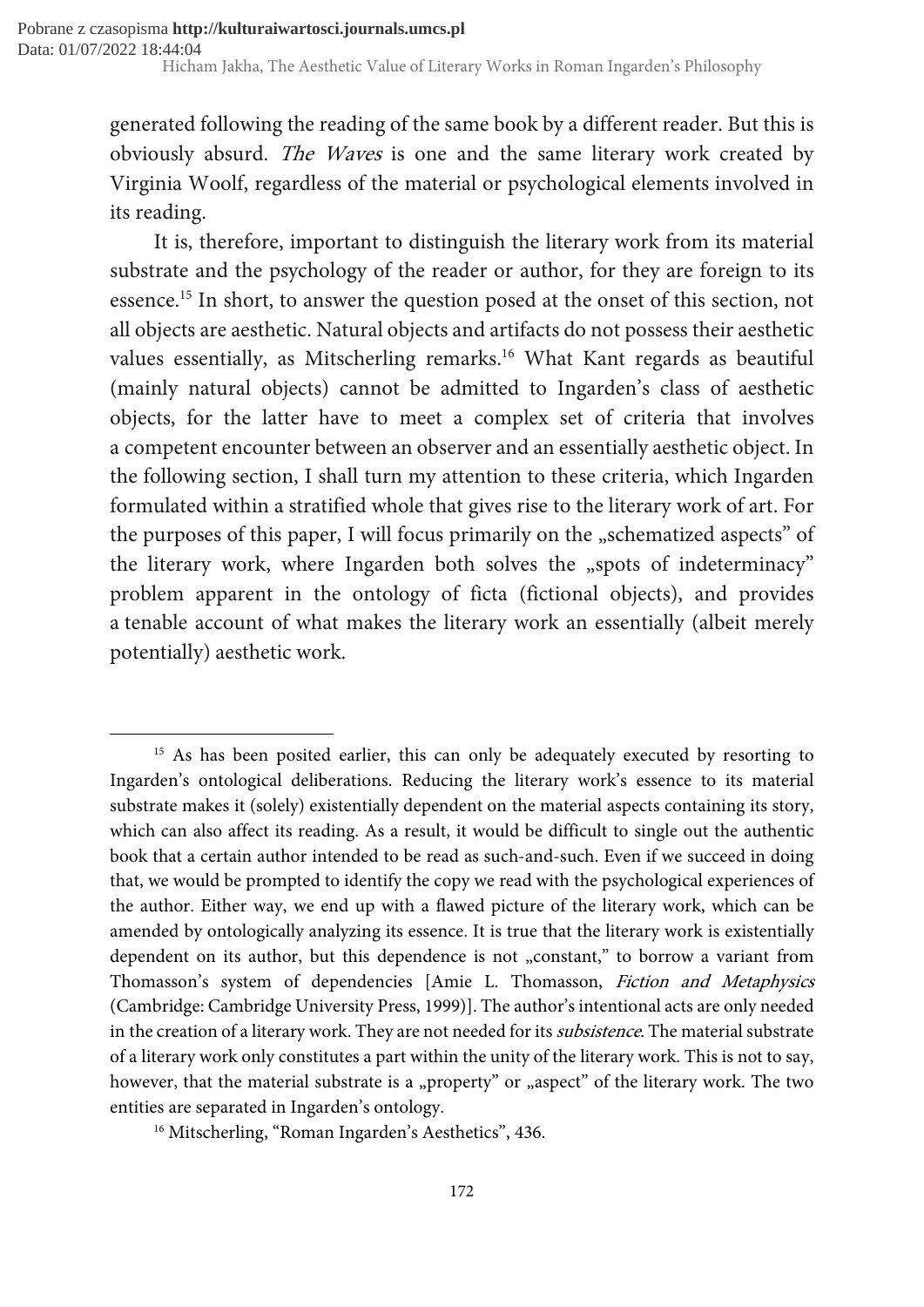### Artistic Values and Aesthetic Values

The values established in Kant's aesthetics can be said to be influenced by subjectivism. That is to say, objects of aesthetics are judged by virtue of their reception by a subject, according to their own taste. Even Kant's "universal delight," I argue, cannot be admitted as part of an *objective* theory of values. Criteria of "beauty" are subjective, and stating that the aesthetic is what everyone sees as beautiful or pleasant neglects the distinct subjective experiences that can be evoked while encountering one and the same object. It is very difficult, if not impossible, to reach a consensus among all men and women of the world that this or that object is pleasant and hence aesthetic. The issues raised by Kant's theory of aesthetics have their answers in Ingarden's investigations.

Values, Ingarden posits, are not subjective. They are not objective either. The values of literary works, for example, are not ontologically independent, for they are heteronomous with regards to the work. Values are also not attributable to a certain object or subject in particular. As such, they cannot be described as a sort of relation binding an object endowed with such-and-such qualities and a perceiving subject. Values are not mere qualities of an object. They are rather imposed on the object's qualities. Values should also be distinguished from the experiences of authors and readers, for they cannot be identified with their subjective experiences. The aesthetic experiences of a literary work cannot be reduced to the so-called "aesthetic pleasure" or "enjoyment" of the work [as Kant would probably argue]. Rather, the aesthetic experience of a work of art in general can only be attributed to the work itself.<sup>17</sup> Ingarden sums up his conception of values as follows:

<sup>17</sup> Bohdan Dziemidok, "Ingarden's Theory of Values and the Evaluation of the Work of Art," in On the Aesthetics of Roman Ingarden: Interpretations and Assessments, eds. Bohdan Dziemidok, Peter J. McCormick (Dordrecht and Boston: Kluwer Academic Publishers, 1989), 73.

In his "The Question of a System of Aesthetically Significant Qualities", Ingarden laid out three meanings of objectivity and three meanings of subjectivity, as they apply to values, although not exclusively. The objectivity of values can be understood in the following terms:

<sup>(1)</sup> Aesthetic value does not appear in the subject but in the object (as "effectively contained" or "appearing in an object").

<sup>(2)</sup> In its existence and endowment, the aesthetic value is independent of the cognitive acts which can eventually lead to its discovery.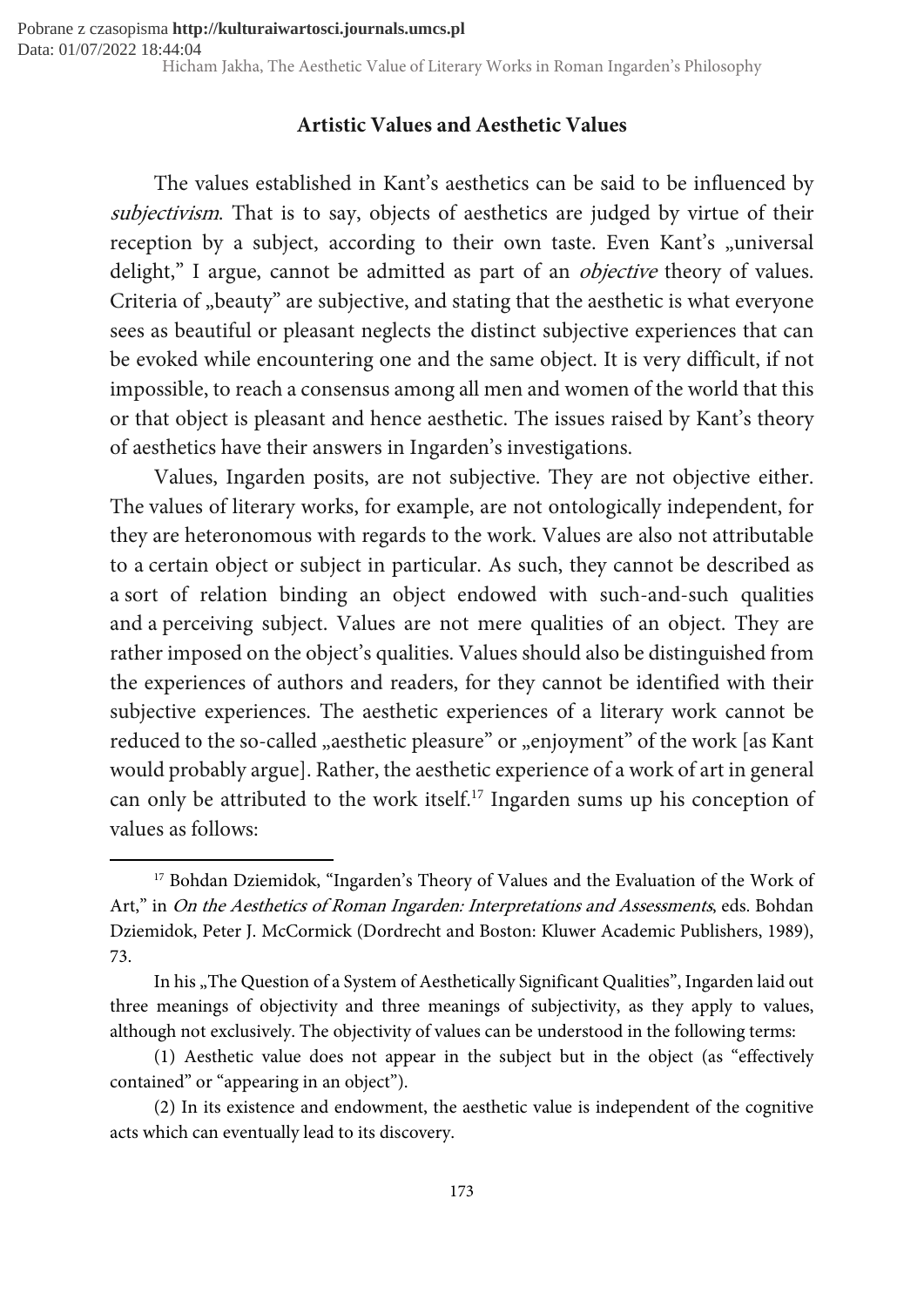It still happens, especially in Poland, that the value and its quality are *identified* with the attitude in which we discover them or with the experiences, in particular with so-called 'enjoyment' [Gefallen], that occur in us in that attitude. This view is quite outmoded, and it is impossible to set forth once again all the arguments against it. It will perhaps suffice to point out, as has often been done, that 'enjoyment' (or pleasure of one sort or another) is a certain state or behavior of a person who is contemplating, for example, some painting or work of architecture, a behavior which runs through its characteristic course and passes rather quickly. And we have as many instances of 'enjoyment' as the number of times we comport with a particular work of art, and the same holds for as many people who do likewise. The gentle beauty of Vermeer's painting, on the other hand, is one and the same, and always attached to this painting irrespective of how many people view it, or when and how many times they do so. So no matter how difficult it may be to give an account of the quality of this beauty, it is at any rate something different from the experiences or mental attitudes of the observer. And we need to make an effort to come to grips with the nature of that peculiarly qualitative stamp of the given painting and its dissimilarity from, say, the serene beauty of Raphael's portraits.<sup>18</sup>

Although he maintained that we do not know much about values,<sup>19</sup> Ingarden believed that there are values. Striving to establish a precise spectrum of values

<sup>19</sup> Ibidem, 131–163.

<sup>(3)</sup> Finally, aesthetic value can be regarded as objective when it is sufficiently conditioned by the object and its properties.

On the other hand, the subjectivity of values can be understood as follows:

<sup>(1)</sup> Aesthetic value is not ontically autonomous, since the object to which it belongs exists heteronomously as an intentional entity.

<sup>(2)</sup> The existence of aesthetic value depends indirectly "on the creative acts of the maker of the work and on the co-creative acts of the recipient in the aesthetic experience." The dependence is indirect since neither the creator nor the recipient generates straightforwardly the value itself. Nevertheless, the creator produces the physical base of the work which constitutes an artistically effective (valuable) ground for the valuable foundation of the work. If aesthetic values "are sufficiently conditioned by the valuable foundation of the work of art, then they are only indirectly and partially dependent on the co-creative aesthetic experience of the recipient."

The third sense has been left open by Ingarden, for he did not determine whether values are subjective or objective in it (ibidem, 76–77).

<sup>&</sup>lt;sup>18</sup> Roman Ingarden, "What We Do Not Know about Values," in Man and Value, trans. Arthur Szylewicz (München: Philosophia Verlag, 1983), 135–136.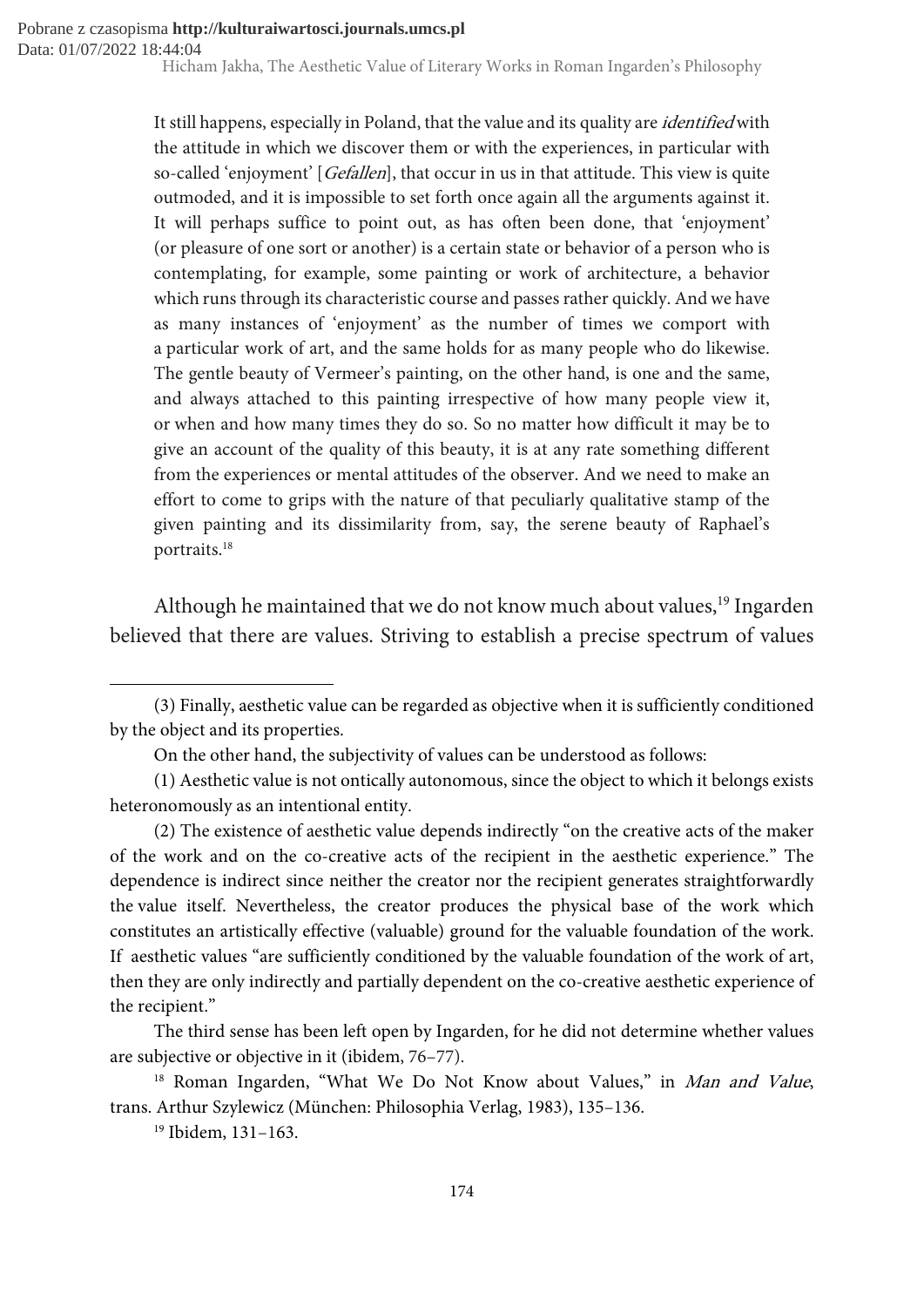and their objects, while keeping the ontological issues they raise in mind, Ingarden divided values of the work of art into two categories: "artistic" and "aesthetic." In his "Artistic and Aesthetic Values," Ingarden assigns artistic values to the work of art itself and aesthetic values to its concretization. He makes once again the distinction between works of art and aesthetic works, which he takes to be realized only following a competent reading that concretizes its aesthetic potential.<sup>20</sup> Furthermore, confounding the value of the work of art with the observer's subjective states (pleasure, displeasure, etc.) captures neither its artistic nor aesthetic value. In fact, when an observer valuates a work of art by stating the degree of his pleasure, he is actually valuating his pleasure, and not the value of the art work.<sup>21</sup> With that said, a work of art's instrumental values (such as arousing sensations of delight or pleasure) can be attributed, but only *derivatively*. To put it more precisely, the sensations aroused by encountering a work of art are themselves valuable for the observer. They, however, should not be confounded with the work of art itself.<sup>22</sup> According to Ingarden, the artistic value of a work of art must meet the following criteria:

1. It is neither a part nor an aspect of any of our empirical experiences or mental states during commerce with a work of art and therefore does not belong to the category of pleasure or enjoyment.

2. It is not something attributed to the work in virtue of being regarded as an instrument for arousing this or that form of pleasure.

3. It reveals itself as a specific characteristic of the work itself.

4. It exists if and only if the necessary conditions for its existence are present in the qualities of the work itself.

5. It is such a thing that its presence causes the work of art to partake of an entirely special form of being distinct from all other cultural products.<sup>23</sup>

Before proceeding any further, another distinction has to be made among values themselves. Ingarden points out that values should be distinguished from

 $20$  Roman Ingarden, "Artistic and Aesthetic Values," The British Journal of Aesthetics 4, no. 3 (1964): 200, DOI: 10.1093/bjaesthetics/4.3.198.

<sup>21</sup> Ibidem, 202.

<sup>22</sup> Ibidem, 203.

<sup>23</sup> Ibidem, 204.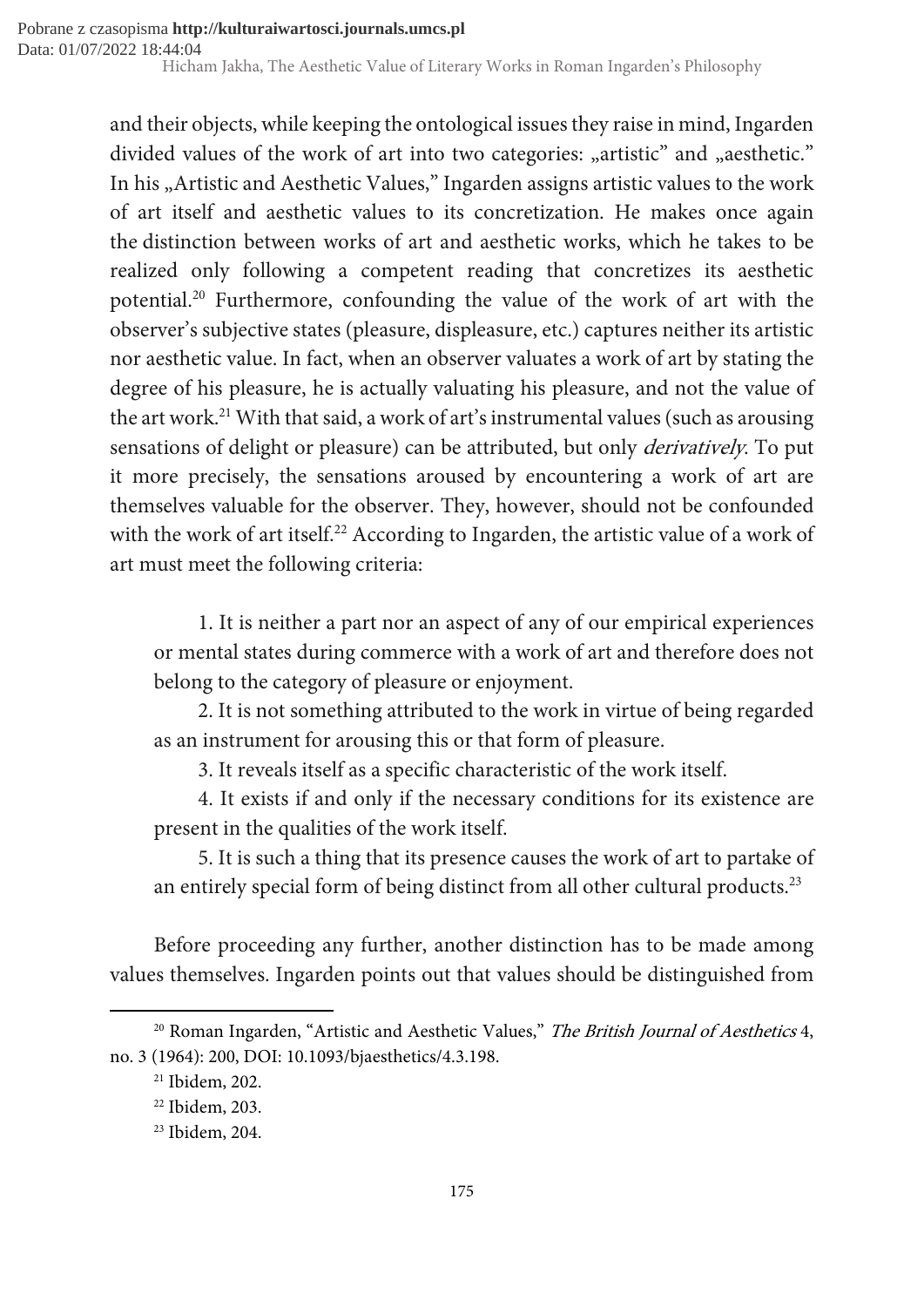their "qualities" or "determinants."<sup>24</sup> Qualities are necessary for any object possessing a value, be it artistic or aesthetic. We can only speak of a value springing out of an "aggregate of qualities," which are dependent on a given object. We can, therefore, differentiate among values by virtue of their qualities. There are qualities that determine the general type of value (aesthetic, artistic, economic, etc.), and there are qualities that specify the variety of value within a general type (beauty, ugliness etc.).<sup>25</sup> Revisiting Kant's doctrine of judgement, it appears that he confounded values with their determinants. Equating beauty or pleasantness with the aesthetic value of an object overlooks the structural complexity of the latter. An aesthetic value, or any value for that matter, is an aggregate of qualities that shares a dependence relation with an object, as Ingarden postulates. Beauty is merely one specific variety within a general value type. It should not be taken as the sole quality within a general value type, or, even worse, as a value in its own right.

The aesthetic values of a LWA are qualitative. The same cannot be said about their artistic counterparts. Artistic values are not qualitative. They cannot be directly detected in the aesthetic experience, nor are they discoverable via a sensuous encounter with them. Artistic values, Ingarden maintains, are "skills" of an art work. These skills can be singled out through an aesthetic concretization of the work of art. Although they are non-qualitative, artistic values, Ingarden posits, are relational. They are reducible to two skills of the work of art: a- evoking an aesthetic experience and b- establishing a basis for the constitution of an aesthetic object and its values.<sup>26</sup> By and large, artistic and aesthetic values, although put in contradistinction, influence each other. Artistic values need aesthetic values to fulfill their relational skills within a work of art. Aesthetic values, likewise, need artistic values to fully and comprehensively fulfill their concretization within a work of art. To clearly see how this relation manifests itself, an analysis of the LWA, which is both an artistic work in its own right and a potentially aesthetic object if competently apprehended and concretized, will suffice. In particular, special attention will be paid to the "schematized aspects," which, I believe, can pinpoint the complex yet harmonious character of artistic and aesthetic values, with regards to the LWA.

<sup>24</sup> Ibidem.

<sup>&</sup>lt;sup>25</sup> Ibidem, 205.

<sup>26</sup> Dziemidok, "Ingarden's Theory", 74–75.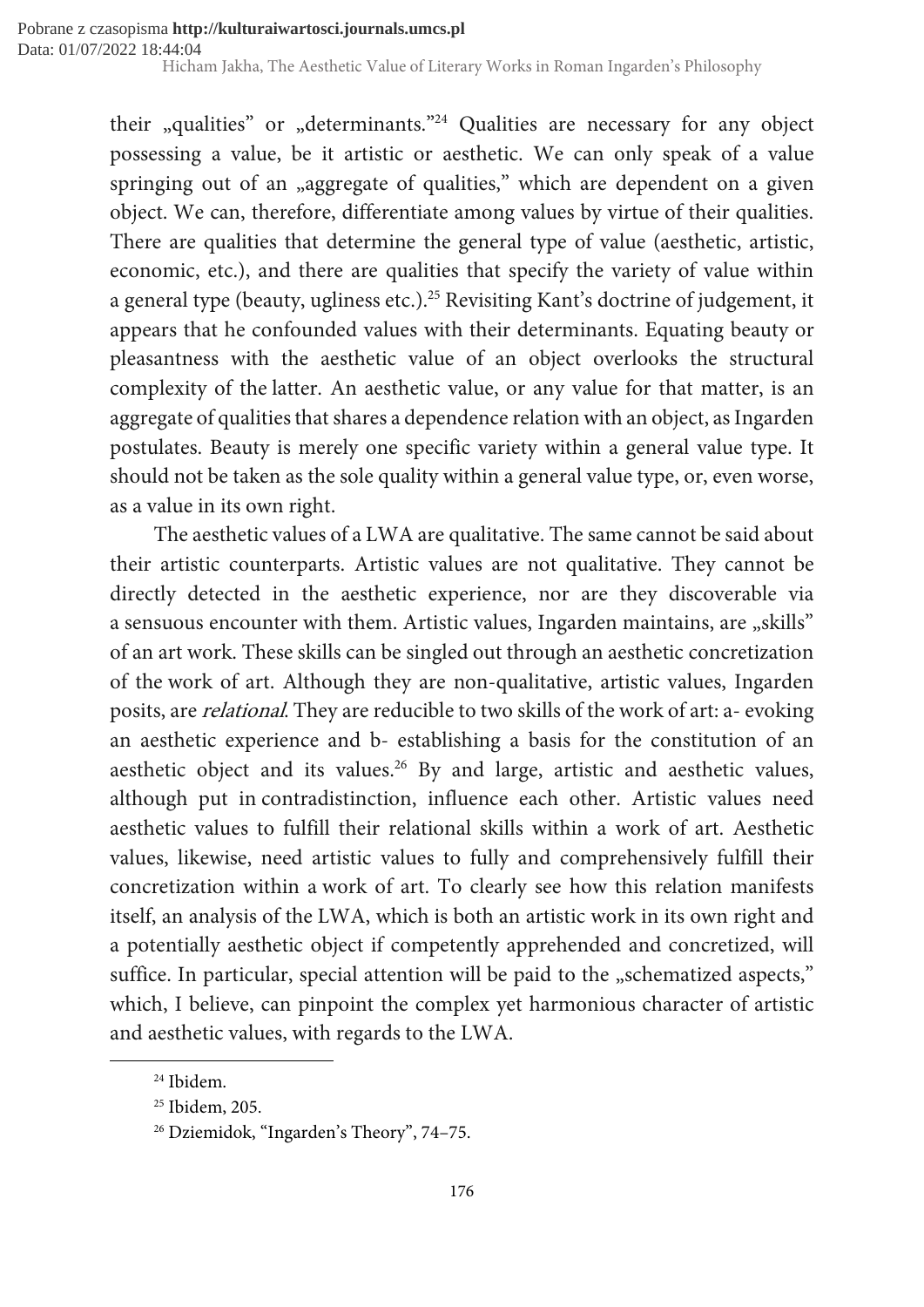## From an Artistic Object to an Aesthetic Object

The LWA, as Ingarden conceives of it, is an ontologically complex and polyphonically cohesive stratified whole. As has been repeatedly emphasized in this paper, the aesthetic dimension of Ingarden's investigations should not be separated from his phenomenological-ontological deliberations. A strong case can be made for the latter when analyzing the heterogenous strata of the literary work and their interdependencies. This is the main objective of the present section. Moreover, I will, in connection with the previous section's analysis, underline the ontological–aesthetic changes that accompany the transition of the literary work from an artistic object into an aesthetic object.

According to Ingarden, there are four strata that distinguish the literary work from other works of art:

- (1) The stratum of linguistic sound formations;
- (2) The stratum of meaning units;

1

- (3) The stratum of represented objects;
- (4) The stratum of schematized aspects; $27$

(1) and (2) play on the borderlines of each other and complement each other's functions within the literary work. (1), also called the "language stratum," concerns precisely language; treated as the instrument via which the literary work's "artistic features" are unlocked. It is directly connected with (2), for each word sound corresponds to a meaning, which in turn is structured into more complex sentence meanings. These sentence meanings are "purely intentional" (i.e., they are directed at something other than themselves; they represent certain "intended objectivities" within the literary work). (3) constitutes the realm of "intended objectivities". That is to say, everything that is intended in the fictional work (as opposed to how objects are represented in the real world) falls within the scope of represented objects. The latter are also purely intentional, and the world which they occupy, considering it a unified ontic sphere, is intended to

 $27$  As declared throughout this paper, the fourth stratum is of special importance to my analysis, and not so much the first three, for which only a brief sketch of their content will suffice.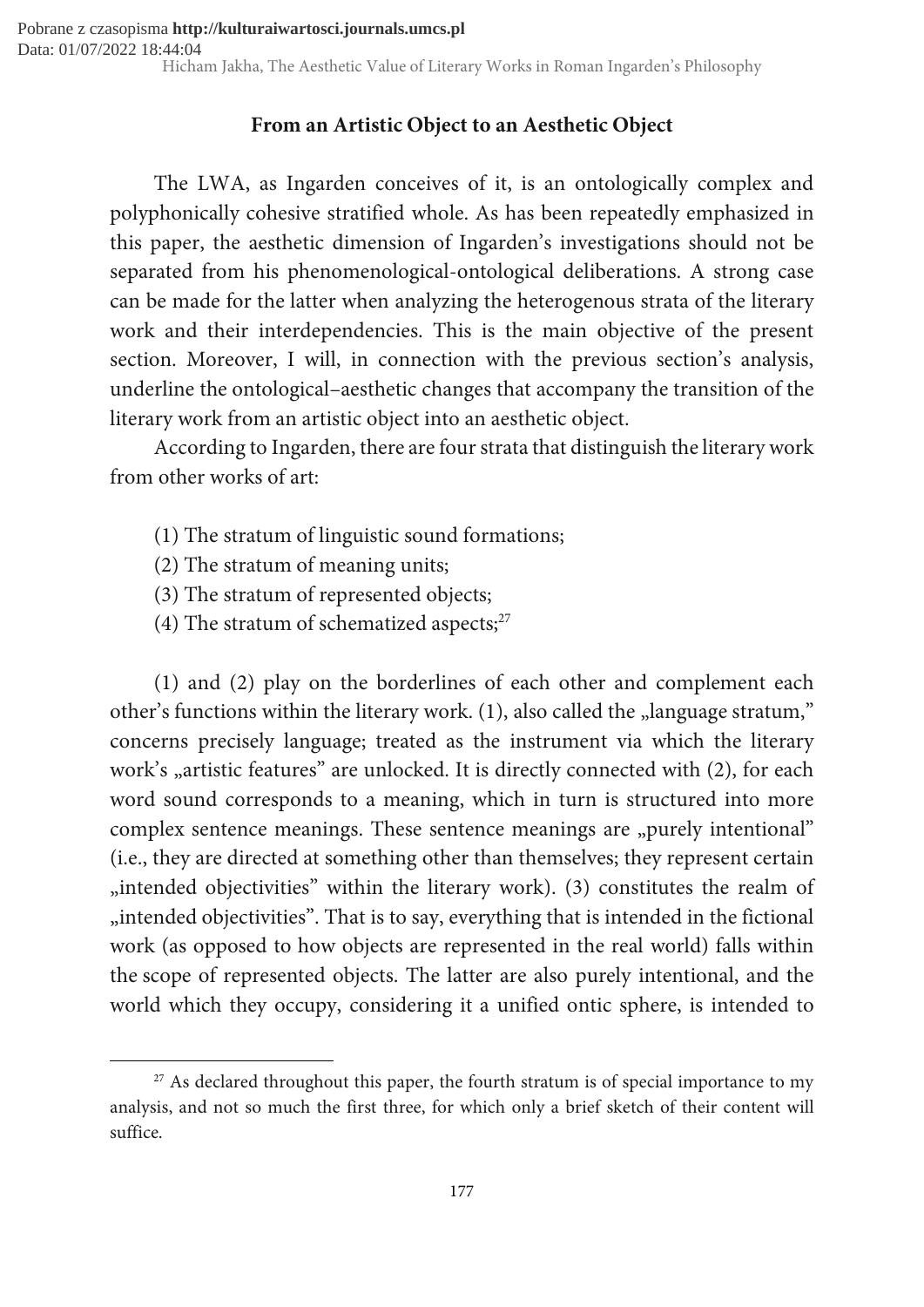represent the actual world. This is what Ingarden describes as "the world of the work". (4) is also closely connected with (3). The stratum of schematized aspects is Ingarden's attempt at cementing the gaps left wide open in the representation of intended objectivities. "Whenever a particular object is represented in a literary work, it is never fully represented all at once."<sup>28</sup>

A literary work's schematized aspects, as stated above, are meant to complete the represented objectivities. Ingarden was well-aware that, no matter what the author does, ficta can never be fully described. In fact, this is not unique to ficta. Surrounding us in the real world are objects that only, as Husserl claims, present themselves *inadequately*, with respect to our perception of them. Reaching an object *as it is meant* (presenting its complete properties and features), Husserl argues, is an "unachievable ideal." My perception of an object cannot capture all its properties, and for that it is inadequate.<sup>29</sup> Fictional properties are no different. When assigned to characters in a literary work, properties lack an allinclusive application to ficta. They can only be applied to ficta in an incomplete manner.

We can make a distinction among the presented strata of the literary work, as it figures in our discussion of values. On the one hand, the stratum of language and the stratum of meaning units together manifest the artistic value of the literary work. They give rise to the artistic qualities of the literary work, which distinguish it from, say, scientific works. Through language and meaning units, the literary work's "mood" and other artistic features become explicit for readers. On the other hand, the stratum of represented objects and the stratum of schematized aspects together constitute the aesthetic value of the literary work. So, in this view, the artistic value of the literary work, manifesting itself in the first two strata, and the aesthetic value of the literary work, fulfilled mainly in the last two strata, emphasize the unity of the literary work as comprising of both artistic and aesthetic values. The structure of the literary work as a stratified whole is made possible thanks to the inherent artistic values embedded in it, and the aesthetic values added to it essentially by acts of concretization.

<sup>28</sup> Mitscherling, "Roman Ingarden's Aesthetics", 438–439.

<sup>&</sup>lt;sup>29</sup> Edmund Husserl, *Ideas Pertaining to a Pure Phenomenology and Phenomenological* Philosophy. First Book, trans. Fred Kersten, vol. 2 (Dordrecht and Boston: Kluwer Academic Publishers, 1983), 331–333.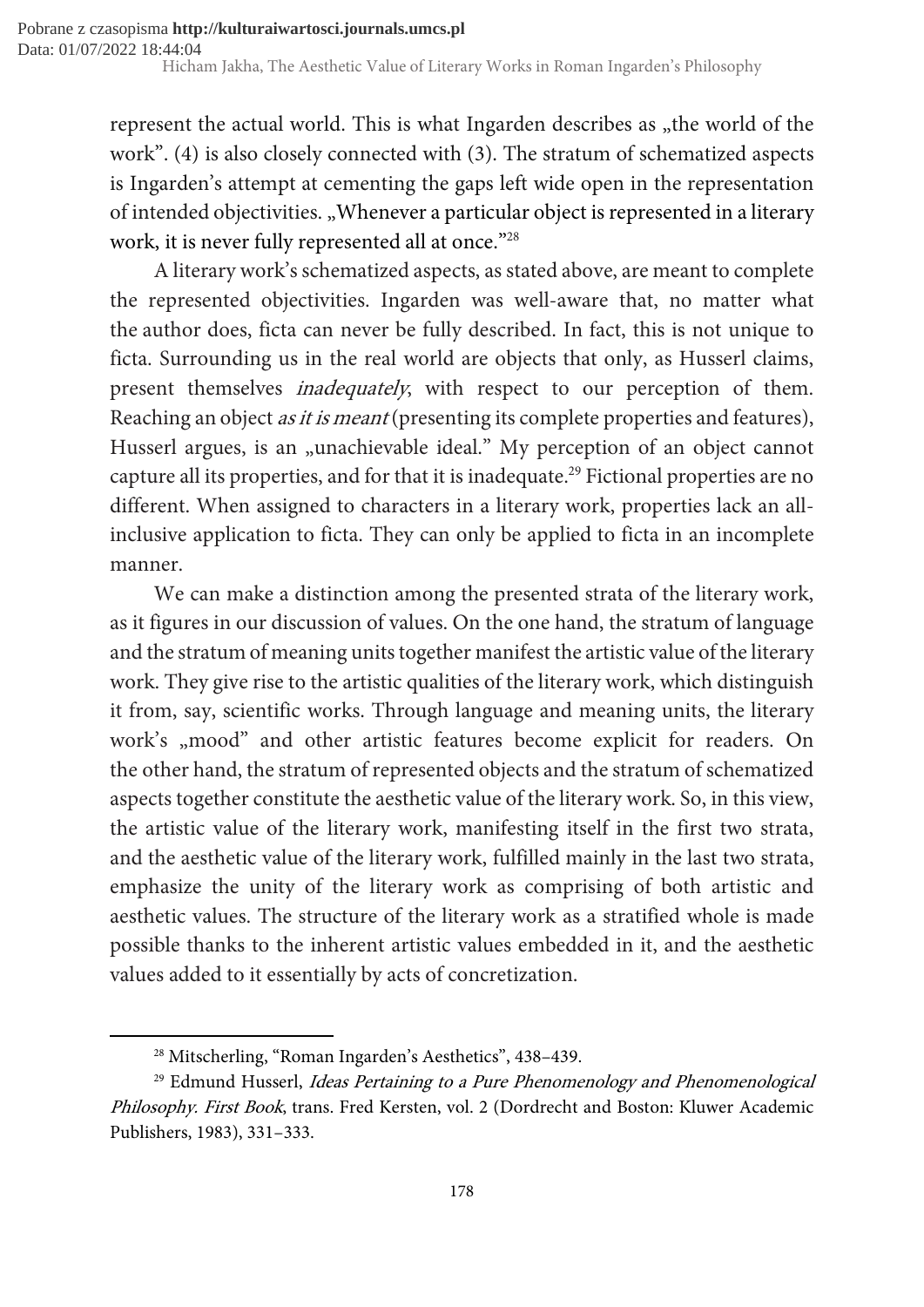> Building on what has been established thus far, the literary work's structure as a stratified formation is essential to its possessing artistic and aesthetic values. As Ingarden posits, the aesthetic value of the literary work is in a state of potency until concretized by a competent reader (i.e., as he argues again elsewhere,  $30$ the literary work should be distinguished from its concretization). By apprehending the literary work, not only does the reader alter the work's aesthetic status, they also alter its ontological status. The literary work of art is a created entity. It only comes into existence following the creative acts of poets and novelists. It is not an ever-existent Platonic entity, nor is it an imaginary entity, constantly dependent on an apprehending mind for its subsistence. The literary work, following Ingarden, is a purely intentional entity. That is, it is heteronomous with respect to its creator's autonomous mental acts. Ficta, as denizens of literary works, are also purely intentional. They share the same ontological status as literary works. Further, ficta are characterized by a moment of derivation. To elaborate, fictional characters have their immediate foundation in the sense of the words describing them. These descriptions are in turn existentially dependent on the author's mental acts. Before introducing them to anyone outside the author's room, literary works are existentially dependent on the author's mental acts only for their origination. Once put out there for readership, the literary work's ontological status changes. Its existential heteronomy becomes linked to readers as well, who maintain its subsistence. Competent readers, who can read and apprehend the work's worth, enter into an ontological commitment, so to speak, with the literary work and its author. Consequently, the literary work's ontological dependencies change. This ontological change leads to the birth of the literary work's aesthetic value.

> As Ingarden consistently argues, the potential aesthetic value of literary works can only be realized by a reader. This cannot be any reader. It has to be a reader who apprehends the literary work's value. This does not make the literary work subjectively dependent on the reader. "It can appear in different corporeal embodiments and places at any given time as identically the same one, and not merely similar, e.g., the same poem in many printings, or the same sonata in many

<sup>&</sup>lt;sup>30</sup> Roman Ingarden, *Ontology of the Work of Art: The Musical Work, the Picture, the* Architectural Work, the Film, trans. Raymond Meyer, John T. Goldthwait (Athens: Ohio University Press, 1989).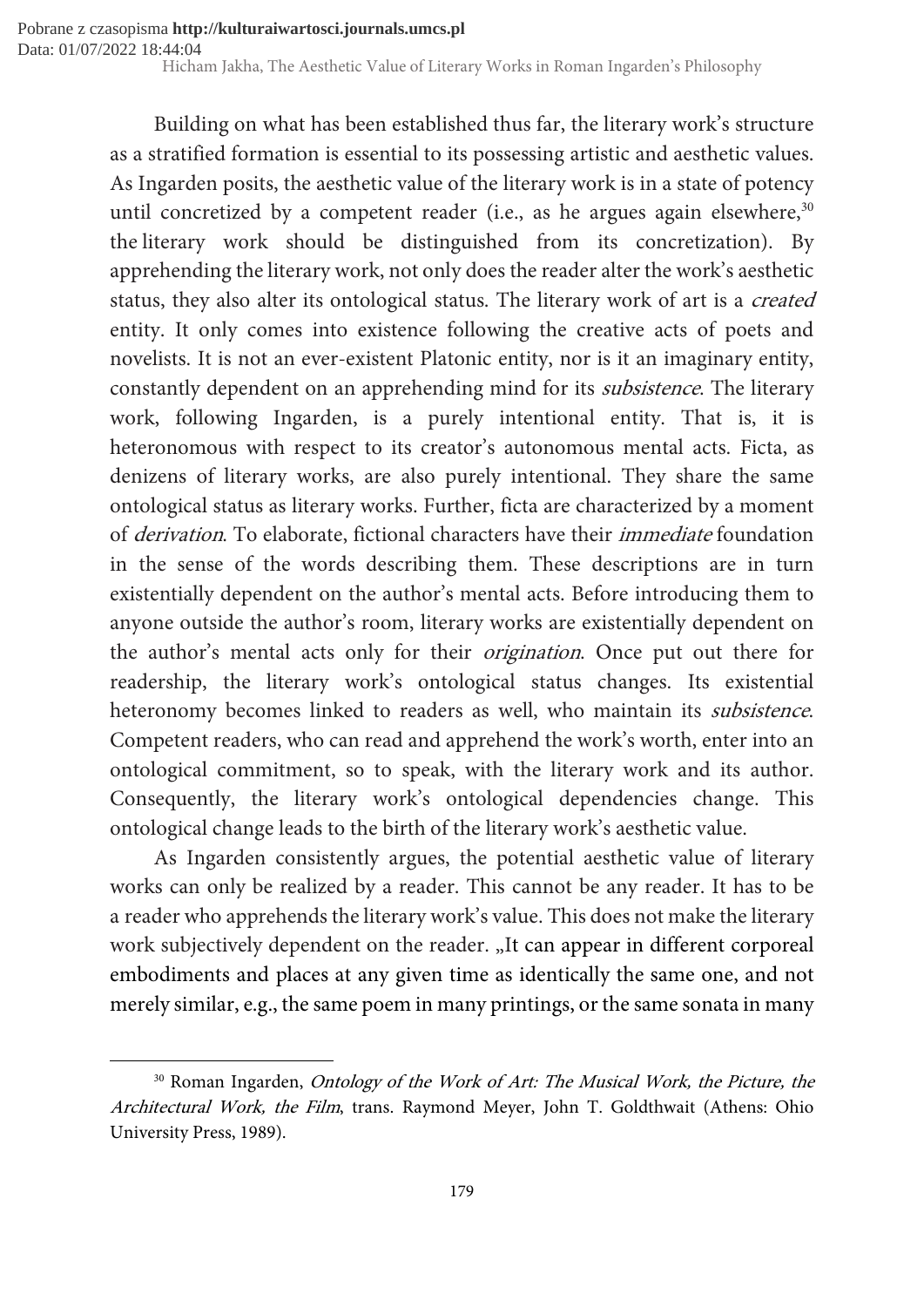performances."<sup>31</sup> The literary work as an artistic work exists regardless of the reader's acts of concretization. We can say that the literary work's artistic value is autonomous with respect to the reader's apprehension. By contrast, the literary work's aesthetic value is heteronomous with regards to the reader's concretization.

It is in the stratum of schematized aspects that readers' concretization acts are strongly manifest. By filling out "spots of indeterminacy," readers become cocreators of the literary work. As has been brought into light earlier, a full description of ficta's aspects cannot be exhausted. It is in ficta's nature that they cannot be fully determined. A reader "fills up" (somehow involuntarily) these spots of indeterminacy, and, in so doing, realizes the aesthetic potential of literary works.<sup>32</sup> Acts of concretization are carried out by readers, and readers are different. They differ with regards to their educational level, cultural status, and other important factors that make the reading experience of one and the same work vary. As a result, Ingarden notes, we may have different aesthetic experiences of the same work. Nonetheless, not all readings are true to the created literary work. Some concretizations (also called concretions) are faithful to the work, while others are far from being a correct concretization of its potential:

The effective emergence of the 'possible' concretions of a work of art […] obviously depends not only on the work itself but also on the presence of competent observers and on us being apprehended by them in one way rather than another. This in turn depends on various historical conditions. Hence any work of art (and this operates differently for the different arts) passes through various periods of brilliance, that is periods in which it attracts frequent and correct aesthetic concretions, and other periods when its attractiveness is weakened or even disappears if it is no longer 'legible' to its public. Or again it may meet with observers who have a completely different manner of emotional reaction, who have become insensitive to certain values of the work or frankly hostile to them, and who therefore are unqualified to produce the sort of concretion in which these values shine forth and act upon the observer. When this happens a work of art is not only unreadable but as it were dumb. $33$ 

<sup>&</sup>lt;sup>31</sup> Wojciech Chojna, "Ontology of the Work of Art: The Musical Work; The Picture; The Architectural Work; The Film by Roman Ingarden, Raymond Meyer, John T. Goldthwait," The Journal of Aesthetics and Art Criticism 48, no. 1 (1990): 85, DOI: 10.2307/431204

<sup>&</sup>lt;sup>32</sup> Ingarden, *Ontology of the Work*, 225-227.

<sup>&</sup>lt;sup>33</sup> Ingarden, "Artistic and Aesthetic Values", 201.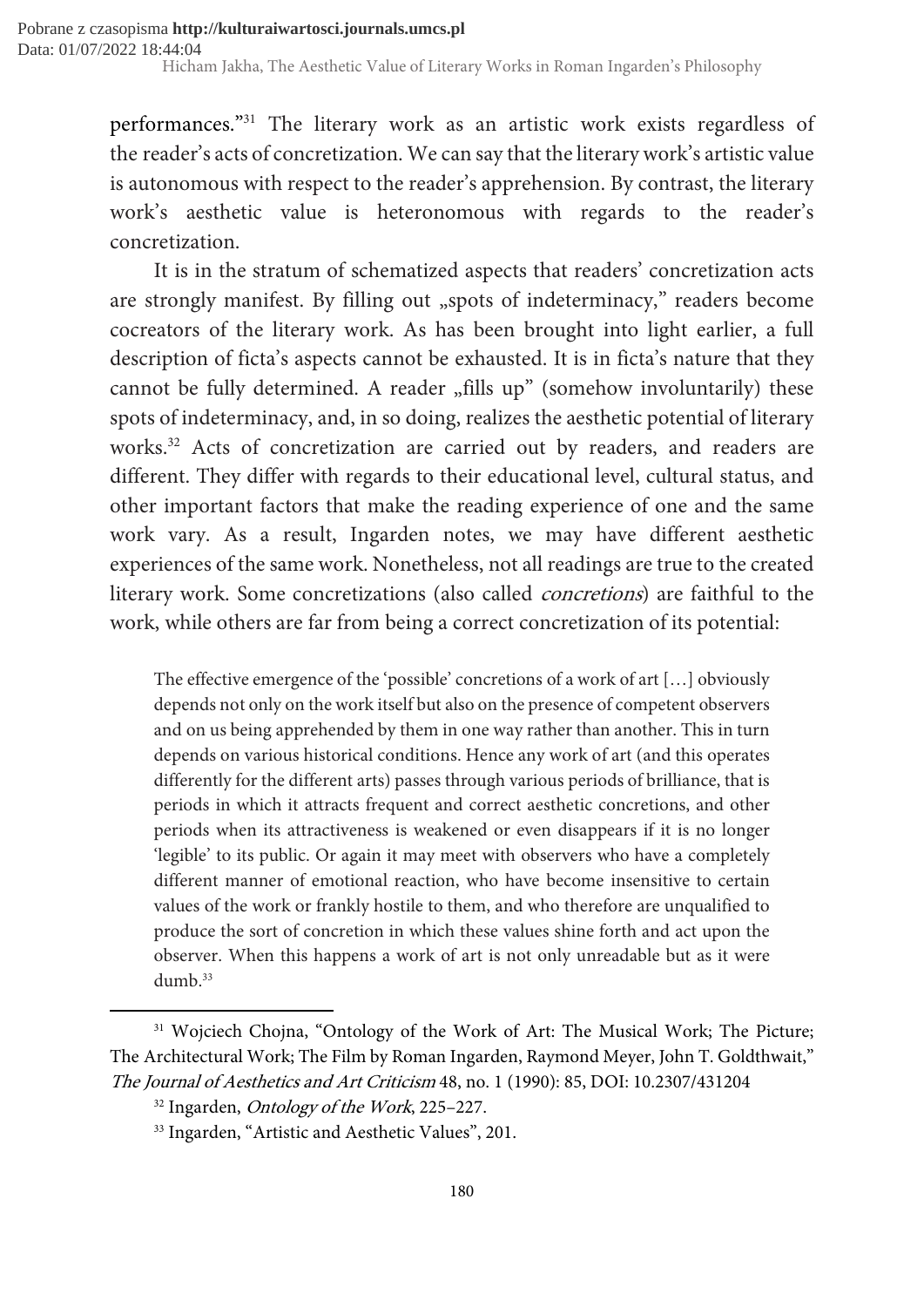Nonetheless, the above characterization of aesthetic experience does not change anything in the literary work itself. Irrespective of the distinct aesthetic experiences that may be evoked while reading the same literary work, the latter always remains the same. Moreover, acts of concretization do not impose themselves on the literary work. It is rather the other way round. The literary work imposes itself on the reader's concretization acts. In other words, as Ingarden posits, the schematized aspects of a literary work, which the reader determines by filling out their gray areas, are  $n$ held in readiness.<sup>"34</sup> The incomplete determinations of ficta are ready to be actualized whenever they undergo a proper reading that adds to their artistic structure an aesthetic dimension. Put briefly, a genuine literary work forces us into an "aesthetic attitude by the very thematic apprehension of the work's object stratum." To do otherwise is unnatural and compromises the literary work's essentially aesthetic value.<sup>35</sup>

### Conclusion

In this paper, I have attempted to formulate an Ingardenian conception of the literary work's aesthetic value. Following Mitscherling's lead, I have attempted to place Ingarden's aesthetics within his overall philosophical project. That is, I have argued that Ingarden's aesthetics can only be properly fathomed by comprehending his ontological deliberations, since, as he himself often enunciated, all his philosophical investigations constitute his realist rejoinder to Husserl's alleged turn toward transcendental idealism. To execute the latter, I have brought together insights from his aesthetics and ontology to establish a coherent account of values, where artistic and aesthetic values are analyzed as they manifest themselves in the LWA. To recapitulate, two ontologically essential values can be distinguished in the literary work of art: artistic and aesthetic. The former are inherent in all works of art. They are, so to speak, independent of the reader's or author's influence. Aesthetic values, by contrast, are dependent on the reader's concretization acts. A competent reader is needed to apprehend the literary work's

<sup>&</sup>lt;sup>34</sup> Ingarden, *Literary Work of Art*, 265.

<sup>35</sup> Ibidem, 371.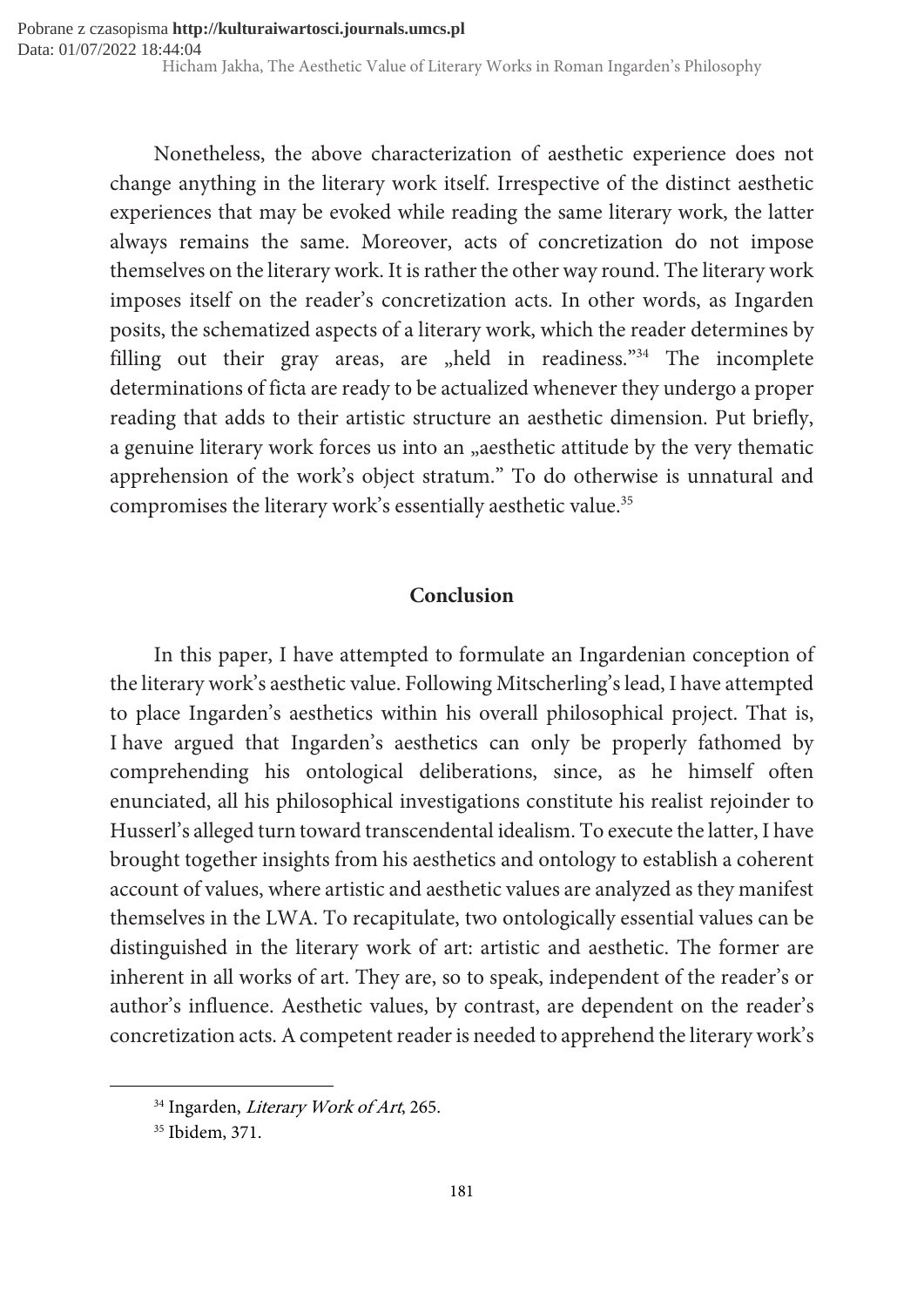value and actualize its aesthetic potential. The two values should not be held in contradistinction. As I have argued, artistic values can be  $,$ touched" in the first two strata of the literary work, and the aesthetic values in the last two.<sup>36</sup> The literary work of art is a stratified formation. It is the "whole" that results from the four heterogenous strata. Adhering to the literary work's stratified formation, the artistic and aesthetic values of the literary work, although separable, are both necessary for a full realization of its experience.

## Bibliography

- Ameriks, Karl. "Husserl's Realism." The Philosophical Review 86, no. 4 (1977): 498-519. DOI: 10.2307/2184565
- Chojna, Wojciech. "Ontology of the Work of Art: The Musical Work; The Picture; The Architectural Work; The Film by Roman Ingarden, Raymond Meyer, John T. Goldthwait." The Journal of Aesthetics and Art Criticism 48, no. 1 (1990): 85–87. DOI: 10.2307/431204
- Dziemidok, Bohdan. "Ingarden's Theory of Values and the Evaluation of the Work of Art." In On the Aesthetics of Roman Ingarden: Interpretations and Assessments. Edited by Bohdan Dziemidok, Peter J. McCormick, 71–100. Dordrecht and Boston: Kluwer Academic Publishers, 1989.
- Haefliger, Gregor. "Ingarden und Husserls Transzendentaler Idealismus." Husserl Studies 7, no. 2 (1990): 103–121. DOI: 10.1007/BF00157156
- Hall, Harrison. "Was Husserl a Realist or an Idealist?" In Husserl, Intentionality and Cognitive Science. Edited by Hubert L. Dreyfus, Harrison Hall, 169–190. Cambridge, MA: MIT Press, 1982.
- Holmes, Richard H. "Is Transcendental Phenomenology Committed to Idealism?" The Monist 59, no. 1 (1975): 98–114. DOI: 10.5840/monist19755912
- Husserl, Edmund. Ideas Pertaining to a Pure Phenomenology and Phenomenological Philosophy. First Book. Translated by Fred Kersten, vol. 2. Dordrecht and Boston: Kluwer Academic Publishers, 1983.
- Ingarden, Roman. "Aesthetic Experience and Aesthetic Object." Philosophy and Phenomenological Research 21, no. 3 (1961): 289–313. DOI: 10.2307/2105148

 $36$  This is merely a way of "appearing", not a way of "being".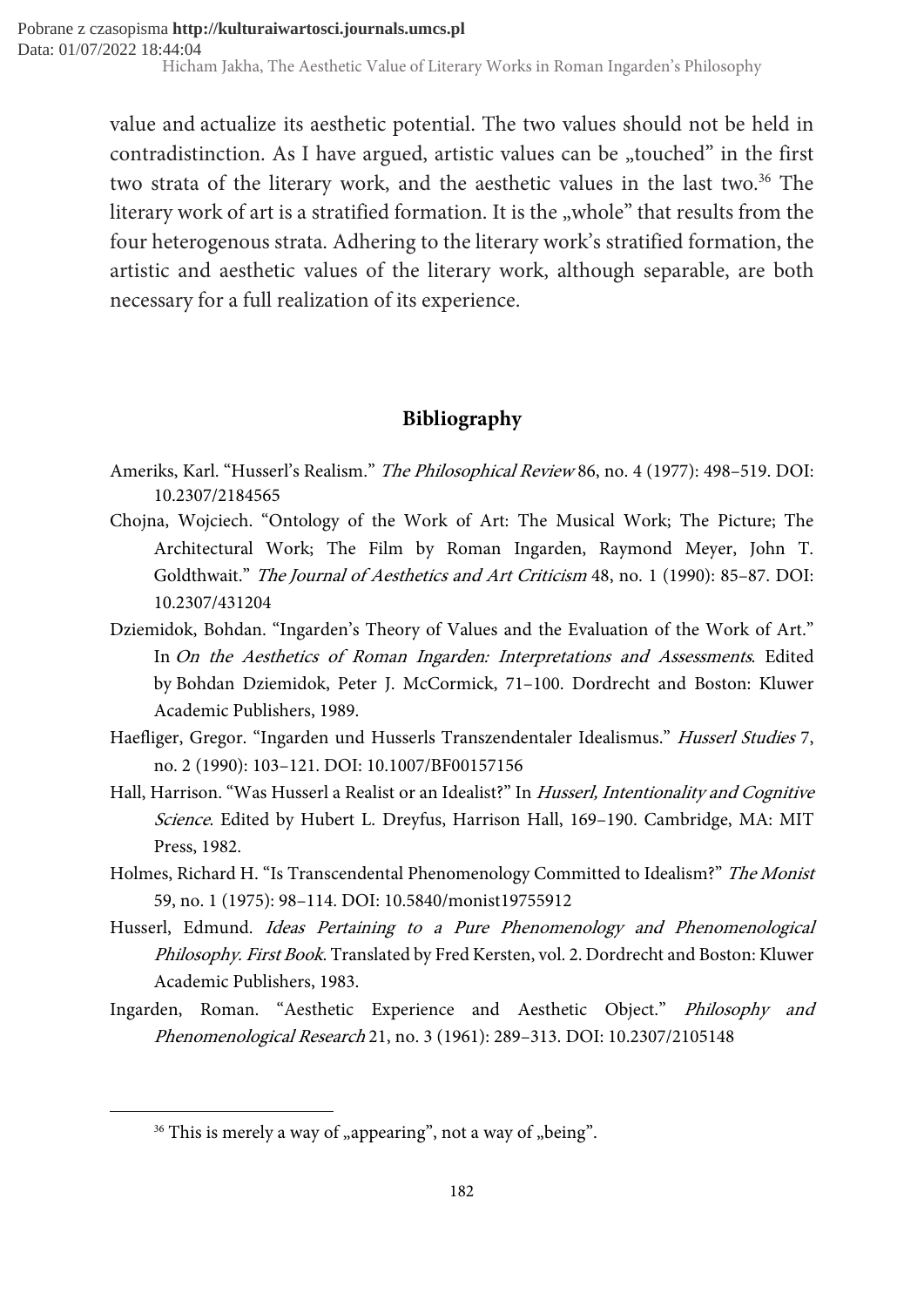- Ingarden, Roman. "Artistic and Aesthetic Values." The British Journal of Aesthetics 4, no. 3 (1964): 198–213. DOI: 10.1093/bjaesthetics/4.3.198
- Ingarden, Roman. Controversy over the Existence of the World. Edited by Jan Hartman. Translated by Arthur Szylewicz, vol. 1. Frankfurt am Main: Peter Lang GmbH, 2013.
- Ingarden, Roman. Ontology of the Work of Art: The Musical Work, the Picture, the Architectural Work, the Film. Translated by Raymond Meyer, John T. Goldthwait. Athens: Ohio University Press, 1989.
- Ingarden, Roman. The Literary Work of Art. Translated by George G. Grabowicz. Evanston: Northwestern University Press, 1973.
- Ingarden, Roman. "What We Do Not Know about Values." In Man and Value. Translated by Arthur Szylewicz, 131–163. München: Philosophia Verlag, 1983.
- Kant, Immanuel. Critique of Judgement. Edited by Nicholas Walker. Translated by James C. Meredith. Oxford and New York: Oxford University Press, 2007.
- Kocay, Victor. "Roman Ingarden's Unique Conception of Aesthetic Objects." In Phenomenology World-Wide: Foundations, Expanding Dynamics, Life Engagements: A Guide for Research and Study. Edited by Anna-Teresa Tymieniecka, 202–210. Dordrecht: Springer Science+Business Media, 2002.
- Küng, Guido. "Husserl on Pictures and Intentional Objects." The Review of Metaphysics 26, no. 4 (1973): 670–680.
- Küng, Guido. "The World as Noema and as Referent." Journal of the British Society for Phenomenology 3, no. 1 (1972): 15–26. DOI: 10.1080/00071773.1972.11006220
- Küng, Guido. "Welterkennen und Textinterpretation Bei Roman Ingarden und Nelson Goodman." Grazer Philosophische Studien 44, no. 1 (1993): 69–90. DOI: 10.1163/18756735-90000520
- Küng, Guido. "Zum Lebenswerk von Roman Ingarden. Ontologie, Erkenntnistheorie und Metaphysik." In Die Münchener Phänomenologie. Edited by Helmut Kuhn, Eberhard Avé-Lallemant, and Reinhold Gladiator, 158–173. Den Hague: Nijhoff, 1975.
- Makota, Janina. "Roman Ingarden's Controversy with Edmund Husserl." In Roman Ingarden a Filozofia Naszego Czasu. Edited by Adam Węgrzecki, 283–295. Kraków: Polskie Towarzystwo Filozoficzne, 1995.
- Mitscherling, Jeff. "Roman Ingarden's Aesthetics." Philosophy Compass 7, no. 7 (2012): 436– 47. DOI: 10.1111/j.1747-9991.2012.00493.x.
- Mitscherling, Jeff. Roman Ingarden's Ontology and Aesthetics. Ottawa: University of Ottawa Press, 1997.
- Sokolowski, Robert. "On the Motives Which Led Husserl to Transcendental Idealism." The Journal of Philosophy 74, no. 3 (1977): 176–180. DOI: 10.2307/2025608
- Szyszkowska, Małgorzata A. "Roman Ingarden's Theory of Aesthetic Experience. From Idea to Experience and Back." In Roman Ingarden and His Times. Edited by Dominika Czakon,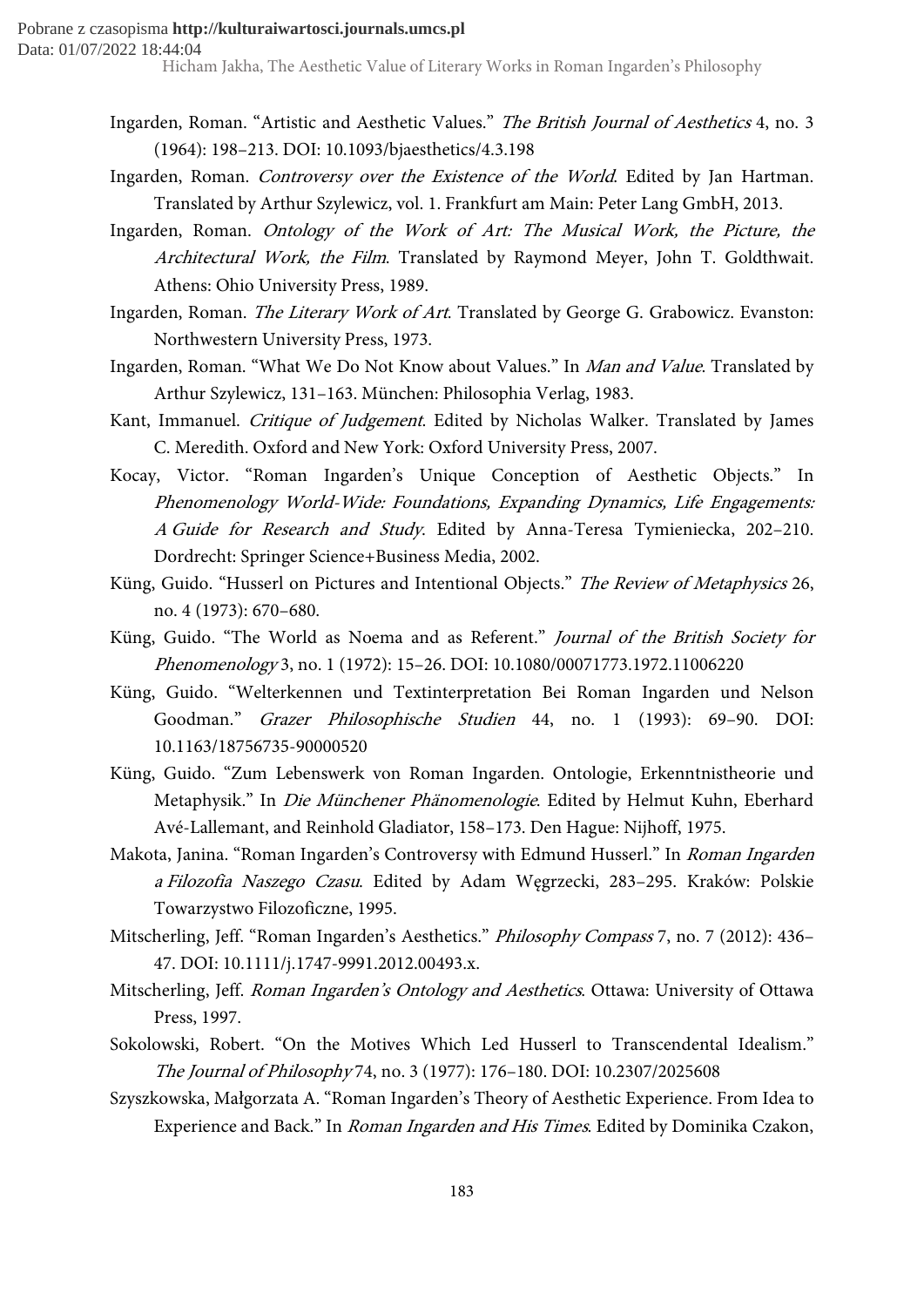> Natalia Anna Michna, and Leszek Sosnowski, 223–238. Kraków: Księgarnia Akademicka, 2020.

Thomasson, Amie L. Fiction and Metaphysics. Cambridge: Cambridge University Press, 1999. Wallner, Ingrid M. "In Defense of Husserl's Transcendental Idealism: Roman Ingarden's Critique Re-Examined." Husserl Studies 4, no. 1 (1987): 3–43. DOI: 10.1007/BF00375881

#### Streszczenie

#### Wartość estetyczna dzieł literackich w filozofii Romana Ingardena

W artykule analizuję Ingardenowską koncepcję wartości estetycznej dzieła literackiego. Idąc tropem Mitscherlinga, próbuję umieścić estetykę Ingardena w ramach jego całościowego projektu fenomenologiczno-ontologicznego. Twierdzę, że estetykę Ingardena można właściwie poznać jedynie poprzez zrozumienie jego rozważań ontologicznych, ponieważ – jak często podkreślał sam Ingarden – wszystkie jego dociekania filozoficzne stanowią realistyczną odpowiedź na rzekomy zwrot Husserla w stronę idealizmu transcendentalnego. W tym celu zestawiam ze sobą poglądy z jego estetyki i ontologii, tworząc tym sposobem spójne ujęcie wartości, w którym same wartości artystyczne i estetyczne są analizowane w taki sposób, jak przejawiają się w dziele literackim. Twierdzę, że dzięki ontologicznej analizie wartości estetycznych (i artystycznych) dzieło literackie staje się bardziej przejrzyste w swej strukturze warstwowej.

Słowa kluczowe: Roman Ingarden, wartość estetyczna, wartość artystyczna, dzieło literackie, ontologia, estetyka

#### Zusammenfassung

#### Der ästhetische Wert literarischer Werke in der Philosophie von Roman Ingarden

In dem Artikel analysiere ich Ingardens Konzept des ästhetischen Wertes eines literarischen Werkes. Im Anschluss an Mitscherling versuche ich, Ingardens Ästhetik in sein phänomenologisch-ontologisches Gesamtprojekt einzuordnen. Ich behaupte, dass Ingardens Ästhetik nur dann richtig erkannt werden kann, wenn man seine ontologischen Überlegungen versteht, denn wie Ingarden selbst oft betont hat, sind alle seine philosophischen Untersuchungen eine realistische Antwort auf Husserls angebliche Hinwendung zum transzendentalen Idealismus. Zu diesem Zweck stelle ich Ansichten aus seiner Ästhetik und Ontologie nebeneinander und schaffe so einen kohärenten Werteansatz, in dem künstlerische